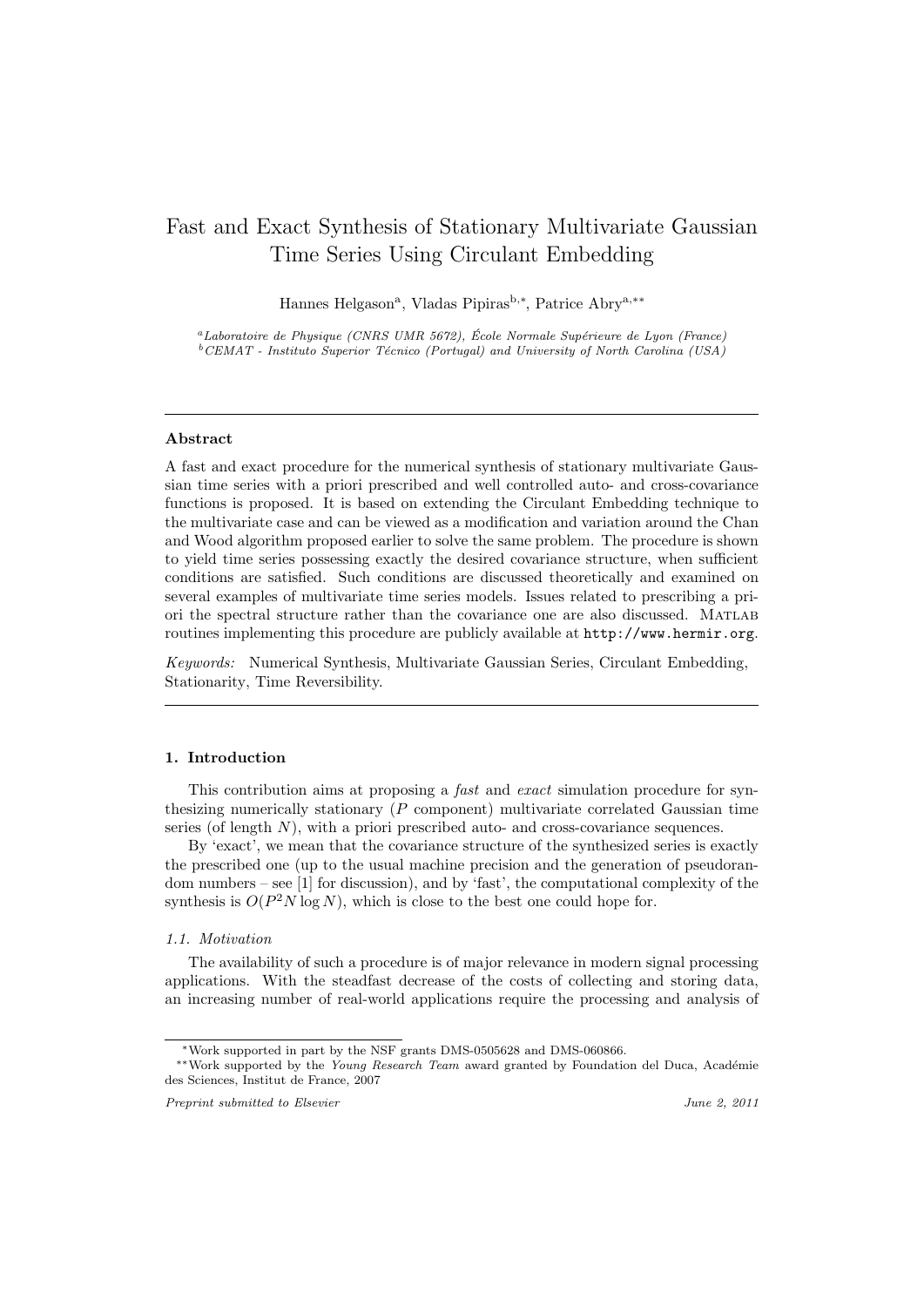multiple-channel time series. Typical examples are provided by sensor network monitoring, nowadays increasingly used, e.g., in environmental surveillance [2, 3, 4]. Other examples are provided by functional magnetic resonance imaging, where neural activity is studied via the joint analysis of the time course of multiple neuron responses  $[5, 6]$ , human body monitoring in medicine [7], or the Internet, where information about traffic flow might be collected jointly at numerous points of presence [8, 9]. Many multivariate time series arise and are studied extensively within time series econometrics [10].

When dealing with multivariate time series, the statistical performance of estimation or test procedures is also more difficult to assess theoretically. This is well illustrated in the context of Internet traffic anomaly detection, where, when aggregated at a high enough resolution, data can be regarded as multivariate Gaussian. Yet, their dependencies are such that qualifying the performance of anomaly detection procedures cannot be done analytically [8]. In such situations, one can resort to Monte Carlo simulations, where fast synthesis of multivariate Gaussian time series with a priori controlled and prescribed dependence structures is crucial.

#### 1.2. State of the Art

In the univariate case  $P = 1$ , simulation of stationary Gaussian time series has been studied extensively and a number of methods are available. One standard method is based on the Cholesky factorization of the covariance matrix. Though exact, the method has complexity of order  $O(N^3)$  and hence is computationally too expensive for simulation of long time series. Other popular methods are based on approximations of the series through the spectral domain and the use of FFT. Though of low computational complexity  $O(N \log N)$ , these methods are only approximate in general. The method that is both exact and fast, easy to implement, and now often preferable, is based on circulant embedding procedure of the covariance matrix, which is assumed to be known and given [11, 12, 13, 14, 1]. The only drawback of this method is that circulant embedding does not always lead to a valid covariance structure. However, this seems of minor relevance in practice and, moreover, circulant embedding has been justified theoretically for a number of time series models of practical interest. All these and other simulation methods are reviewed and compared nicely in [15].

In the multivariate case  $P > 1$ , simulation of stationary Gaussian series has been explored much less. Chambers' method [16] extends the univariate spectral methods to the multivariate case starting from a given spectral density matrix. Though fast computationally, it again provides only an approximation to the series. In [17], the univariate circulant embedding approach has been extended theoretically to the very general case of the synthesis of stationary Gaussian vector fields, that is, P-variate series taking values in d-dimension. The shortness of the article (with little or no proofs), with apparent focus on random fields rather than on multivariate series, and the complexity of notation, does however not provide much intuition for why the algorithm actually works or, for that matter, into the way it should be implemented in practice. General comments on the relationship of this work to [17] are made in Section 1.3 below, and a detailed comparison is postponed to Appendix B.

## 1.3. Contributions and Outline

The extension from the univariate to the multivariate case, the central topic of this contribution, is obtained by a joint circulant embedding of the auto- and cross-covariances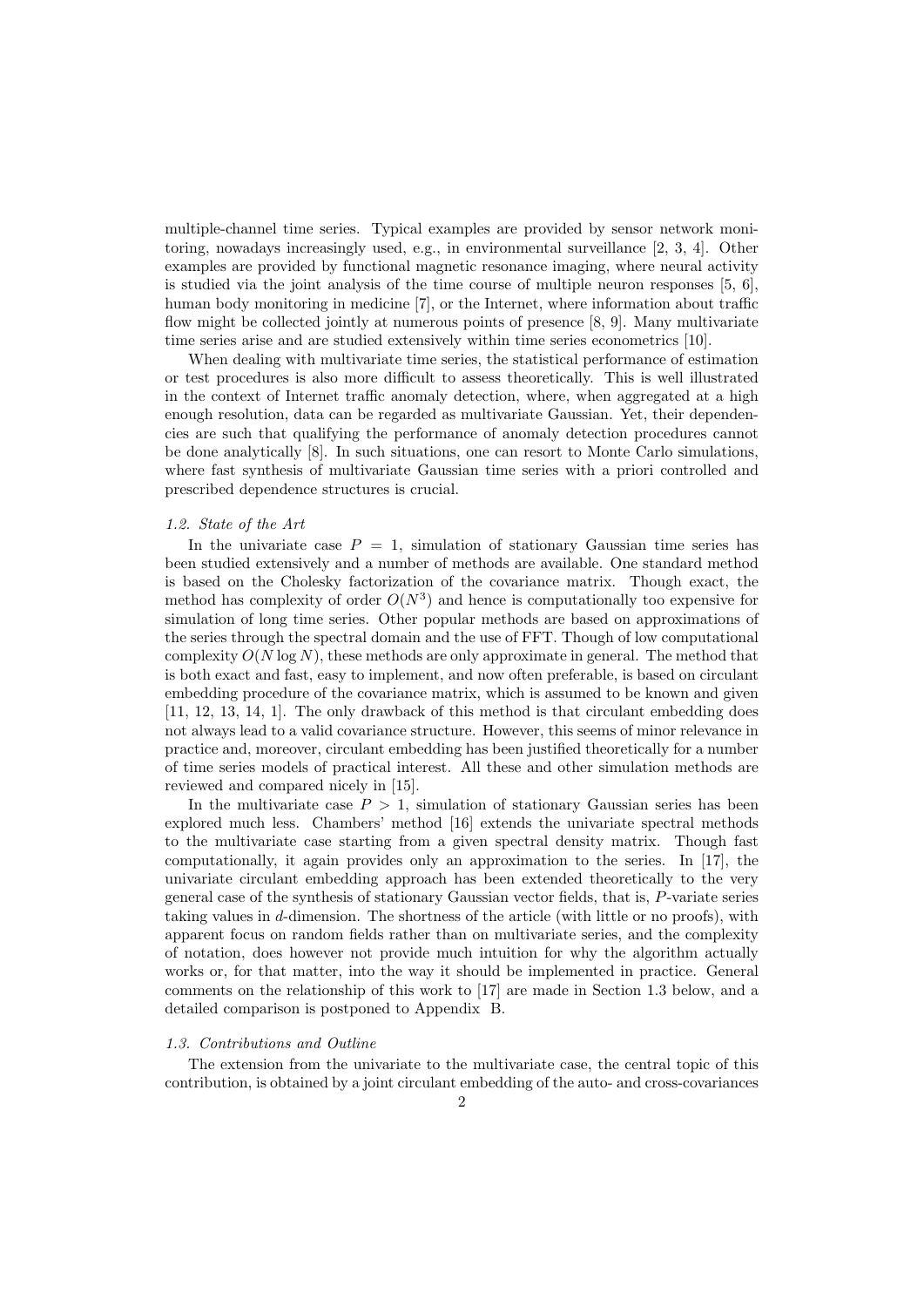of the original multivariate series, and is described in Section 2. The proposed algorithm works given that circulant embedding leads to a valid covariance structure, to which we refer as ND assumption (for "nonnegative definite"). This assumption is studied theoretically and practically in Section 3, along with computational costs and memory requirements, several examples of models of multivariate stationary Gaussian series, and the case where the spectral density matrix rather than the covariance structure is given.

Despite obvious similarities, the present contribution differs from [17]. While both algorithms turn out to be identical in the particular case of time-reversibility (see Section 2), they are in general different in their embedding structures (as detailed in Appendix B). In particular, our algorithm allows powers of 2 for embedding size in general whereas powers of 3 were used in [17]. The approach proposed here may also appear more natural to practitioners as it is based on the univariate matrix embedding. Moreover, sufficient conditions for the algorithm to work are given and checked on several models of practical interest.

For better readability, technical proofs are moved to Appendix A. MATLAB routines are publicly available at http://perso.ens-lyon.fr/patrice.abry/software.html.

## 2. New Multivariate Circulant Embedding Method

#### 2.1. Definitions

Consider a real-valued multivariate stationary Gaussian series

$$
X[n] = (X_1[n], X_2[n], \dots, X_P[n])^T, \quad n \in \mathbb{Z},
$$
 (1)

with a prescribed covariance structure

$$
EX_p[0]X_{p'}[n] =: r_{p,p'}[n], \quad n \in \mathbb{Z}, \ 1 \le p, p' \le P. \tag{2}
$$

(Without loss of generality, we assume that the series has zero mean.) When  $p = p'$ , we will also write  $r_p = r_{p,p}$ . Let

$$
R[n] = EX[0]X[n]^T = (r_{p,p'}[n])_{1 \le p,p' \le P}
$$
\n(3)

be the  $P \times P$  auto-covariance matrices.

The goal here is to synthesize N samples  $X[n], n = 0, \ldots, N-1$ , of the series using the covariance structure in Eq. (2). Since we will use ideas from the univariate case, it is useful to write univariate series  $\{X_p[n] : n = 0, \ldots, N-1\}$  as column vectors  $X_p$ ,  $p=1,\ldots,P.$  Let

$$
\Sigma_{p,p'} = EX_p X_{p'}^T = (r_{p,p'}[n'-n])_{1 \le n,n' \le N}
$$

be the auto- or cross-covariance matrix of  $X_p$  and  $X_{p'}$ . When  $p = p'$ , we will also write  $\Sigma_p = \Sigma_{p,p}$ . The matrices  $\Sigma_{p,p'}$ ,  $1 \leq p, p' \leq P$ , fully determine the covariance structure of the sequence  $X[n], n = 0, \ldots, N-1$ . Note also that these matrices are Toeplitz, the matrices  $\Sigma_p$  are symmetric, and the matrices  $\Sigma_{p,p'}$  are not symmetric in general. We should also add that we are interested in the case when  $N \gg P$ .

The synthesis procedure developed here is based on tailoring the circulant embedding technique –now well known and used for the univariate case– to the multivariate problem.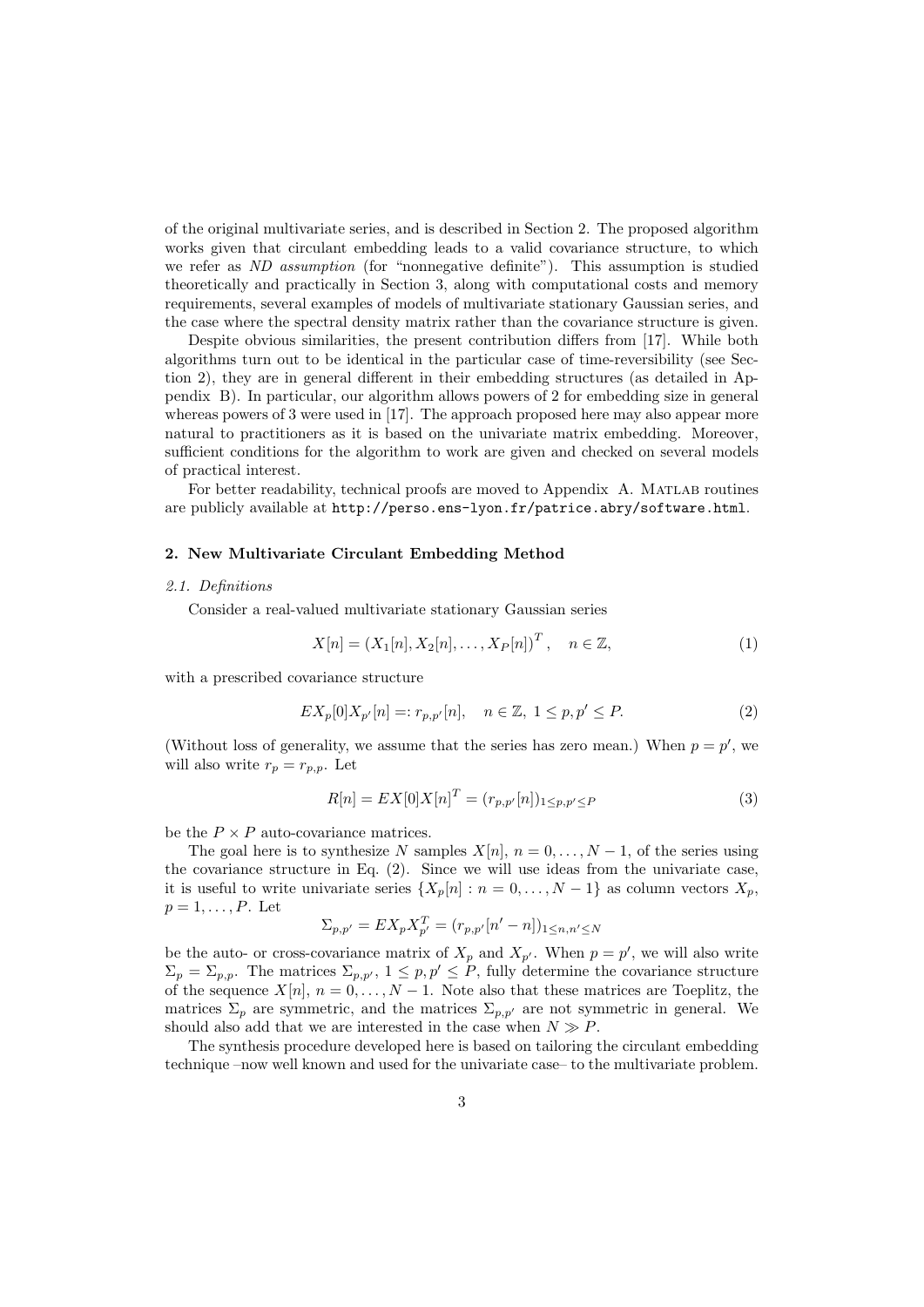## 2.2. Derivation of Synthesis Algorithm

## 2.2.1. Circulant Embedding of Covariance Matrices

Let  $\Sigma = (r[n'-n])_{1 \leq n,n' \leq N}$  be a Toeplitz matrix, standing for  $\Sigma_{p,p'}$ . The aim is to construct a  $2M \times 2M$  circulant matrix  $\Sigma$  which has  $\Sigma$  appearing as an  $N \times N$  blockmatrix in the upper-left corner. (M will be taken as  $N$  below though other choices of  $M$ are also possible in special cases – see Section 2.4 below.) Let

$$
\tilde{r}[n] = \begin{cases} r[n], & \text{for } 0 \le n \le M, \\ r[-(2M - n)], & \text{for } M + 1 \le n \le 2M - 1, \end{cases}
$$
\n(4)

and set a circulant matrix  $\tilde{\Sigma} = (\tilde{\Sigma}[n, n'])_{1 \leq n, n' \leq 2M}$  as

$$
\tilde{\Sigma}[n, n'] = \tilde{r}[(n'-n) \text{ mod } 2M],\tag{5}
$$

that is, the first row of  $\sum$  is  $(\tilde{r}[0], \ldots, \tilde{r}[2M-1])$  and each row is a cyclic right-shift of the row above it. A sufficient condition for the matrix  $\Sigma$  to contain  $\Sigma$  in its upper-left corner is to take  $M \geq N$ . The matrix  $\sum$  will be called the *circulant embedding* of the matrix Σ.

The circulant embedding in Eq. (5) is also motivated by the following two reasons. First, when  $r$  is the auto-covariance function of a univariate stationary series, we have  $r[n] = r[-n]$  and hence the first row of the circulant embedding matrix  $\Sigma$  is  $(r[0] \cdots r[M-1]]$  $1|r[M]r[M-1]\cdots r[1]$ . This is the type of circulant embedding used and studied in the univariate case [13], and hence results from that case could be readily applied to our case. Second, the size 2M of the circulant embedding matrix  $\Sigma$  is even and, for a suitable choice of M, will become a power of 2. The latter is important when synthesizing longer time series, since our algorithm relies on FFT.

For the embedding of  $\Sigma_{p,p'}$ , we can use circulant embedding with  $M = N$ , based on the sequence  $\tilde{r}$  becoming

$$
(r_{p,p'}[0] \cdots r_{p,p'}[N-1]r_{p,p'}[N]r_{p,p'}[-N+1] \cdots r_{p,p'}[-1])
$$
\n(6)

and being of length  $2M = 2N$ . For  $1 \le p \le p' \le P$ , denote the circulant embeddings of the matrices  $\Sigma_{p,p'}$  by  $\tilde{\Sigma}_{p,p'}$ . Again, for  $p=p'$ , also write  $\tilde{\Sigma}_p=\tilde{\Sigma}_{p,p}$ . For  $1 \leq p' < p \leq P$ , on the other hand, set  $\tilde{\Sigma}_{p,p'} = \tilde{\Sigma}_{p',p}^T$ , which is also circulant and contains  $\Sigma_{p,p'}$  in its upper-left corner. In the latter regard, it is important to note that the definition of  $\tilde{\Sigma}_{p,p'}$ ,  $p' < p$ , does not correspond in general to that of the circulant embedding of  $\Sigma_{p,p'}$ ,  $p' < p$ . Indeed, the first row of  $\tilde{\Sigma}_{p',p}^T$ 

$$
(r_{p',p}[0]\cdots r_{p',p}[-N+1]r_{p',p}[N]\cdots r_{p',p}[1]),
$$

which, by using  $r_{p',p}[n] = r_{p,p'}[-n]$ , is equal to

$$
(r_{p,p'}[0]\cdots r_{p,p'}[N-1]r_{p,p'}[-N]\cdots r_{p,p'}[-1]).
$$

The  $(N + 1)$ th entry  $r_{p,p'}[-N]$  is in general different from the  $(N + 1)$ th entry  $r_{p,p'}[N]$ in the first row (6) of the circulant embedding  $\tilde{\Sigma}_{p,p'}$ ,  $p' < p$ .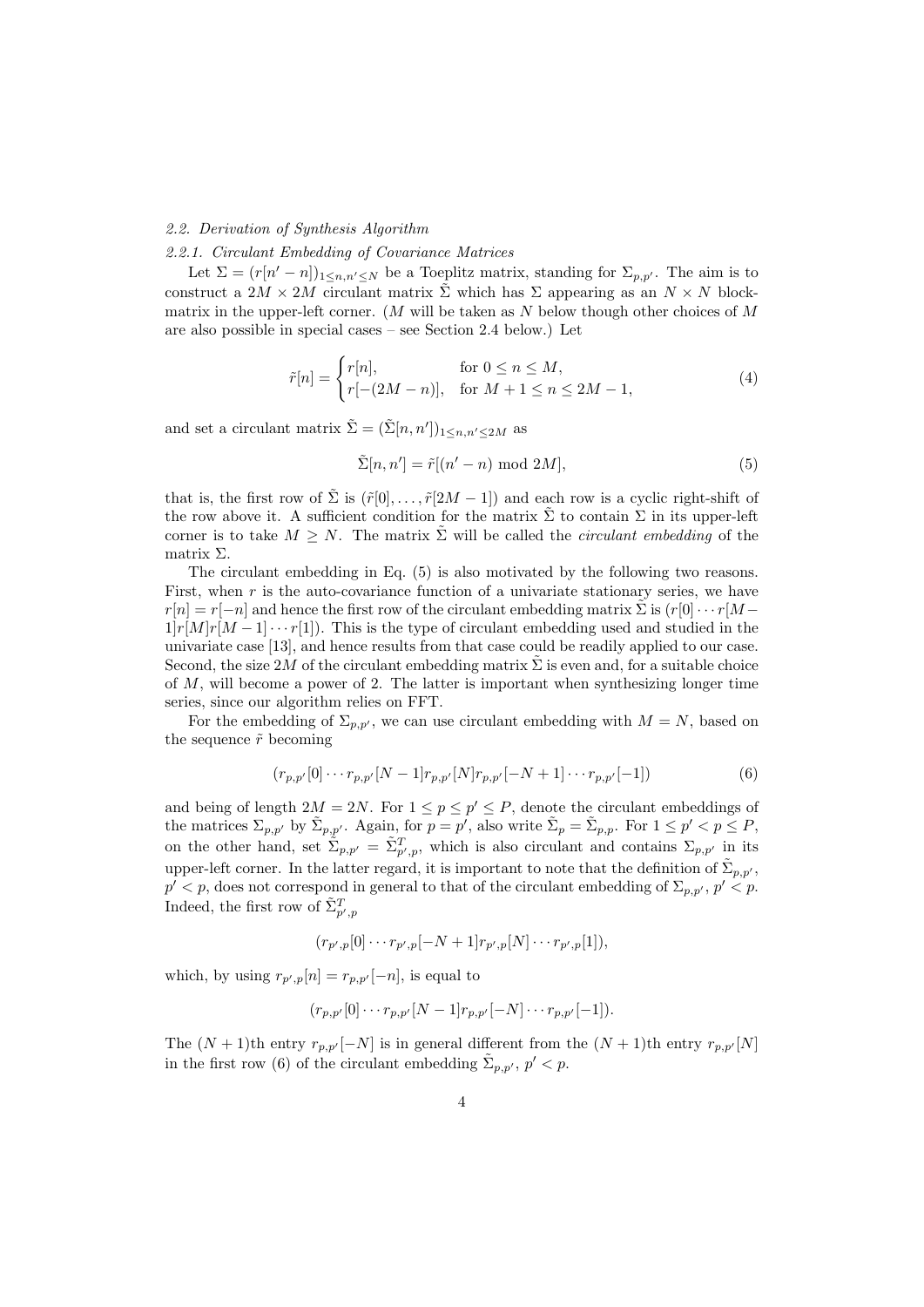We shall suppose next that the circulant embeddings  $\tilde{\Sigma}_{p,p'}$  satisfy the following assumption. See Section 3.2 below for sufficient conditions on this assumption.

**ND** assumption: The matrices  $\tilde{\Sigma}_{p,p'}$ ,  $1 \leq p, p' \leq P$ , constitute a valid covariance structure, that is, the block matrix  $(\Sigma_{p,p'})_{1 \leq p,p' \leq P}$  is nonnegative definite.

Because the discrete Fourier basis diagonalizes circulant matrices, one can write:

$$
\tilde{\Sigma}_p = F^* \Lambda_p F,\tag{7}
$$

$$
\tilde{\Sigma}_{p,p'} = F^* \Lambda_{p,p'} F,\tag{8}
$$

where  $\Lambda_p = diag(\lambda_p[0], \ldots, \lambda_p[2M-1])$  and  $\Lambda_{p,p'} = diag(\lambda_{p,p'}[0], \ldots, \lambda_{p,p'}[2M-1])$  are diagonal, \* indicates the conjugate transpose, and  $F^*$  is the  $2M \times 2\hat{M}$  Fourier matrix with  $j$ th column

$$
e_j = \frac{1}{\sqrt{2M}} \left( 1, e^{-i \frac{2\pi j}{2M}}, \dots, e^{-i \frac{2\pi j (2M-1)}{2M}} \right)^T.
$$

The diagonal elements of matrices  $\Lambda_{p,p'}$  satisfy

$$
\lambda_{p,p'}[m] = \sum_{j=0}^{2M-1} \tilde{r}_{p,p'}[j] e^{-i\frac{2\pi jm}{2M}} \tag{9}
$$

and can therefore be rapidly computed using FFT. For the diagonal elements of  $\Lambda_p$ , note that, since  $r_p[n] = r_p[-n]$ ,

$$
\lambda_p[m] = r_p[0] + r_p[M](-1)^m + 2 \sum_{j=1}^{M-1} r_p[j] \cos\left(\frac{\pi j m}{M}\right).
$$

Then, by construction, the diagonal elements of  $\Lambda_p$  (or the eigenvalues of  $\tilde{\Sigma}_p$ ) are real. By ND assumption,  $\tilde{\Sigma}_p$  is a covariance matrix and hence the diagonal elements of  $\Lambda_p$ are assumed to be nonnegative. On the other hand, the diagonal elements of  $\Lambda_{p,p'}$  are just complex-valued in general. Note also that  $\Lambda_{p,p'} = \Lambda_{p',p}^*$  for  $p' < p$ , since we set  $\tilde{\Sigma}_{p,p'} = \tilde{\Sigma}_{p',p}^T$  and since  $F \tilde{\Sigma}_{p',p}^F F^* = \Lambda_{p',p}$  implies  $F \tilde{\Sigma}_{p',p}^T F^* = \Lambda_{p',p}^*$  or  $\tilde{\Sigma}_{p,p'} = F^* \Lambda_{p',p}^F F^*$ .

## 2.2.2. Univariate Components

Following the univariate circulant embedding method, we intend to synthesize the random vectors  $X_p$ ,  $p = 1, \ldots, P$ , by keeping the first N entries of the real and imaginary parts of

$$
\tilde{X}_p := F^* \Lambda_p^{1/2} Z_p,\tag{10}
$$

where  $Z_p$  is a column vector of size  $2M$ , such that  $Z_p = Z_p^0 + iZ_p^1$ , with  $Z_p^0$  and  $Z_p^1$  being two independent  $\mathcal{N}(0, I_{2M})$  random vectors. The covariance structure of  $Z_p^0$  and  $Z_p^1$  can equivalently be determined from:

$$
\begin{array}{rcl}\nEZ_p Z_p^T & = 0, \\
EZ_p Z_p^* & = 2I_{2M}.\n\end{array}\n\tag{11}
$$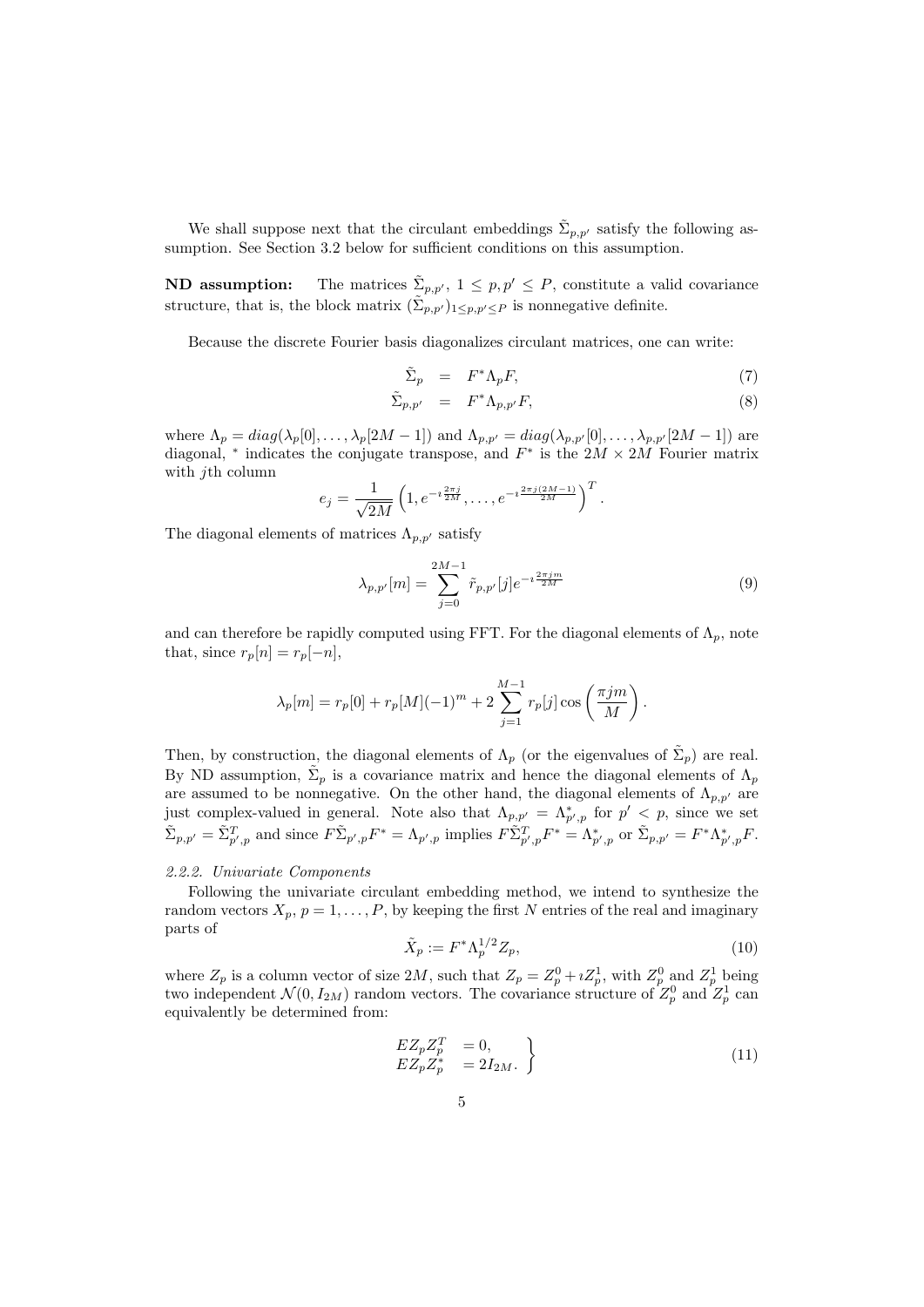## 2.2.3. Dependence Structure of  $Z_p$ 's

If Eq. (10) is used to synthesize each univariate component of the time series, the cross-covariance will come from the dependence of the random vectors  $Z_p$ ,  $p = 1, \ldots, P$ . To obtain the targeted cross-covariance  $\Sigma_{p,p'}$  for  $X_p$ 's, we will consider the conditions on the matrix  $EZ_pZ_{p'}^*$  so that  $E\tilde{X}_p\tilde{X}_{p'}^* = 2\tilde{\Sigma}_{p,p'}.$ 

By using Eq. (10), one obtains, for  $p \neq p'$ :

$$
2\tilde{\Sigma}_{p,p'} = E\tilde{X}_p \tilde{X}_{p'}^* = F^* \Lambda_p^{1/2} E[Z_p Z_{p'}^*] \Lambda_{p'}^{1/2} F.
$$

Combining this with Eq. (8), and since  $\Lambda_p$ ,  $\Lambda_{p,p'}$  are diagonal, one gets:

$$
EZ_p Z_{p'}^* = 2 \Lambda_p^{-1/2} \Lambda_{p,p'} \Lambda_{p'}^{-1/2}
$$
  
=: diag(d\_{p,p'}[0], ..., d\_{p,p'}[2M-1]) =: D\_{p,p'}. (12)

We also write  $D_{p,p} = 2I_{2M}$ , since  $EZ_pZ_p^* = 2I_{2M}$ .

**Remark.** Under ND assumption,  $\Lambda_p$  can have diagonal elements of value zero and hence  $\Lambda_p^{-1/2}$  appearing in (12) is not defined in principle. However, the rest of the paper continues to be valid even with diagonal elements of value zero if (12) is interpreted in a suitable way. More precisely, set

$$
EZ_p[m]Z_{p'}[m]^* = d_{p,p'}[m] = 0,
$$
\n(13)

if  $\lambda_p[m] = 0$  or  $\lambda_{p'}[m] = 0$ . The logic with this choice is the following. If say  $\lambda_p[m] = 0$ , then the mth element  $\lambda_p[m]^{1/2}Z_p[m]$  of  $\Lambda_p^{1/2}Z_p$  is also zero and, in this sense, the choice of  $Z_p[m]$  is irrelevant in (10). On the other hand, the condition (13) can be readily satisfied by  $Z_p[m]$  by taking the latter independent of  $Z_{p'}[m]$ , that is, the choice (13) does not impose any additional restrictions.

#### 2.2.4. Constructing  $Z_p$ 's

We want to generate the random vectors  $Z_p$ ,  $p = 1, \ldots, P$ , jointly so that they satisfy conditions (11) and (12) simultaneously:

(i) 
$$
EZ_p Z_p^T = 0,
$$
  
\n(ii) 
$$
EZ_p Z_{p'}^* = D_{p,p'}, \text{ for } 1 \le p, p' \le P.
$$

Since the matrices  $D_{p,p'}$  are diagonal, one can construct vectors  $\underline{Z}_m = (Z_1[m] \cdots Z_P[m])^T$ independently for each  $m = 0, \ldots, 2M - 1$ , and replace (i), (ii) above by the conditions:

(i') 
$$
E\underline{Z}_m \underline{Z}_m^T = 0,
$$
  
(ii')  $E\underline{Z}_m \underline{Z}_m^* = (D_{p,p'}[m,m])_{1 \le p,p' \le P} =: C_m.$ 

Note that  $C_m$  are Hermitian matrices since  $D_{p,p'} = D^*_{p',p}$ , which follows from the construction of  $\tilde{\Sigma}_{p,p'}$ ,  $p' < p$ , above. The following result shows in particular, that ND assumption implies nonnegative definiteness of the matrices  $C_m$ . For later use, we also formulate the result in terms of matrices  $R_m := (\lambda_{p,p'}[m])_{1 \leq p,p' \leq P}$ .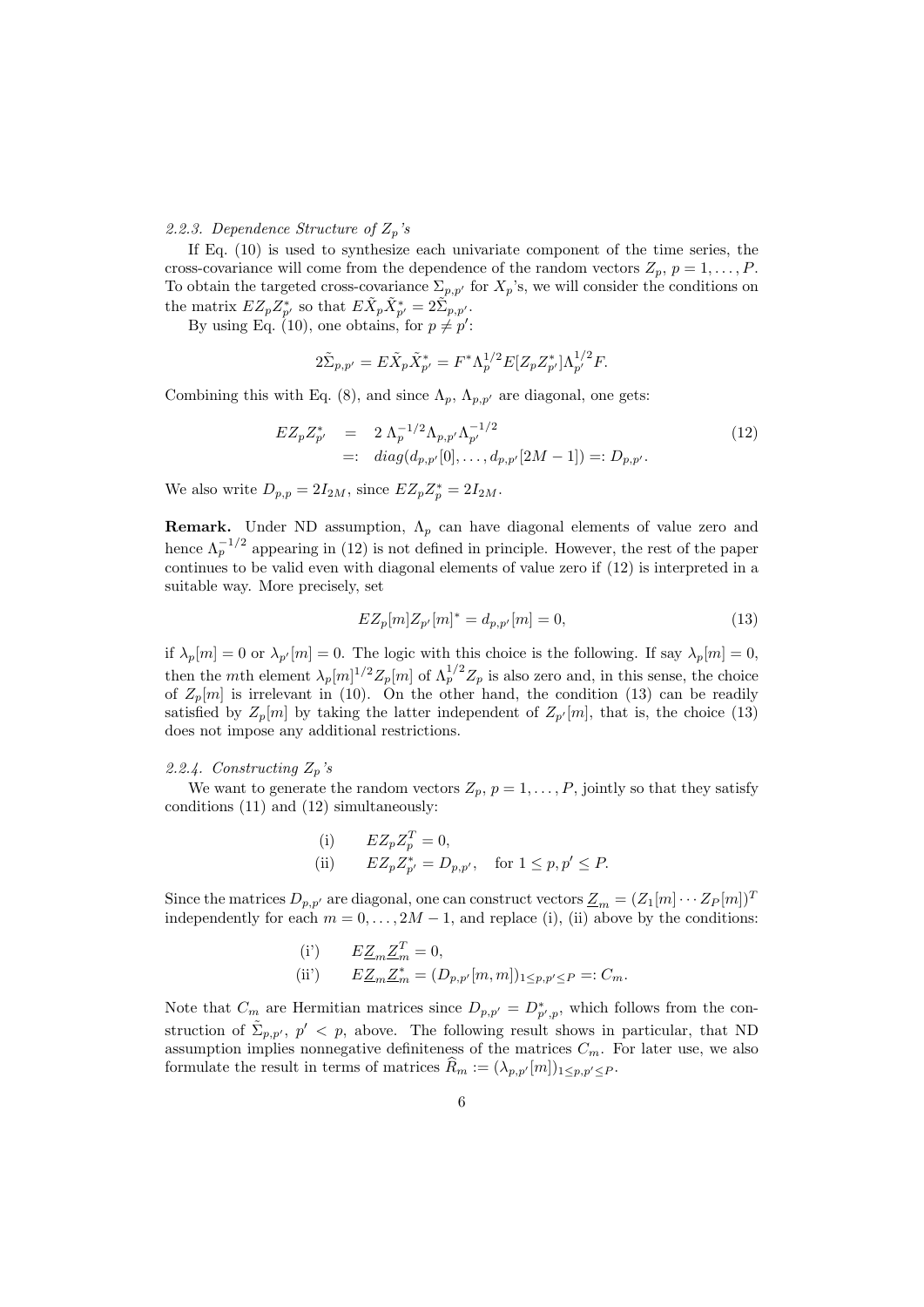**Theorem 2.1.** ND assumption holds if and only if the matrices  $C_m$ ,  $m = 0, \ldots, 2M -$ 1, and  $\Lambda_p$ ,  $p = 1, \ldots, P$ , are nonnegative definite, and also if and only if  $\hat{R}_m$ ,  $m =$  $0, \ldots, 2\dot{M} - 1$ , are nonnegative definite.

Since  $C_m$  is Hermitian nonnegative definite under ND assumption, it can be factorized as

$$
C_m = A_m A_m^*.
$$
\n<sup>(14)</sup>

In our algorithm, we use  $A_m$  from a Cholesky factorization. Other possibilites such as Schur decomposition, though are also possible. Now set

$$
\underline{Z}_m = A_m W_m,\tag{15}
$$

where  $W_m = W_m^0 + iW_m^1$  with two independent vectors  $W_m^0$  and  $W_m^1$  being  $\mathcal{N}(0, I_P/2)$ . (As said earlier, all this is carried out independently for  $m = 0, \ldots, 2M - 1$ , and  $W_m$  are independent here.) With this choice, since  $EW_mW_m^* = I_P$ , one has:

$$
E\underline{Z}_m \underline{Z}_m^* = A_m A_m^* = C_m,
$$

that is, the condition (ii') above holds. Similarly, since  $EW_mW_m^T = 0$ ,

$$
E\underline{Z}_m \underline{Z}_m^T = A_m E[W_m W_m^T] A_m^T = 0,\tag{16}
$$

that is, the condition (i') above also holds.

## 2.2.5. Cross-Covariance Structure

Finally, the desired vectors  $X_p$ ,  $p = 1, \ldots, P$ , are obtained as the first N entries of the real (or imaginary) part of the vectors  $\tilde{X}_p$  in Eq. (10). The following result shows that the real and imaginary parts of  $\tilde{X}_p$  have the covariance structure determined by the circulant embeddings of the original series. See Appendix A.2 for a proof.

**Lemma 2.2.** For any  $1 \leq p, p' \leq P$ ,

$$
E\Re(\tilde{X}_p)\Re(\tilde{X}_{p'})^T = E\Im(\tilde{X}_p)\Im(\tilde{X}_{p'})^T = \tilde{\Sigma}_{p,p'}.
$$

Moreover,  $\Re(\tilde{X}_p)$  and  $\Im(\tilde{X}_{p'})$  are independent.

Lemma 2.2 ensures the correct auto- and cross-covariance of  $X_p$ 's, since  $\Sigma_{p,p'}$  contains  $\Sigma_{p,p'}$  in the upper-left corner.

#### 2.3. Synthesis Algorithm

The synthesis algorithm derived in Section 2.2 above can be summarized and organized as follows.

Algorithm (Synthesis of Gaussian Stationary Multivariate Time Series)

I Embedding Phase: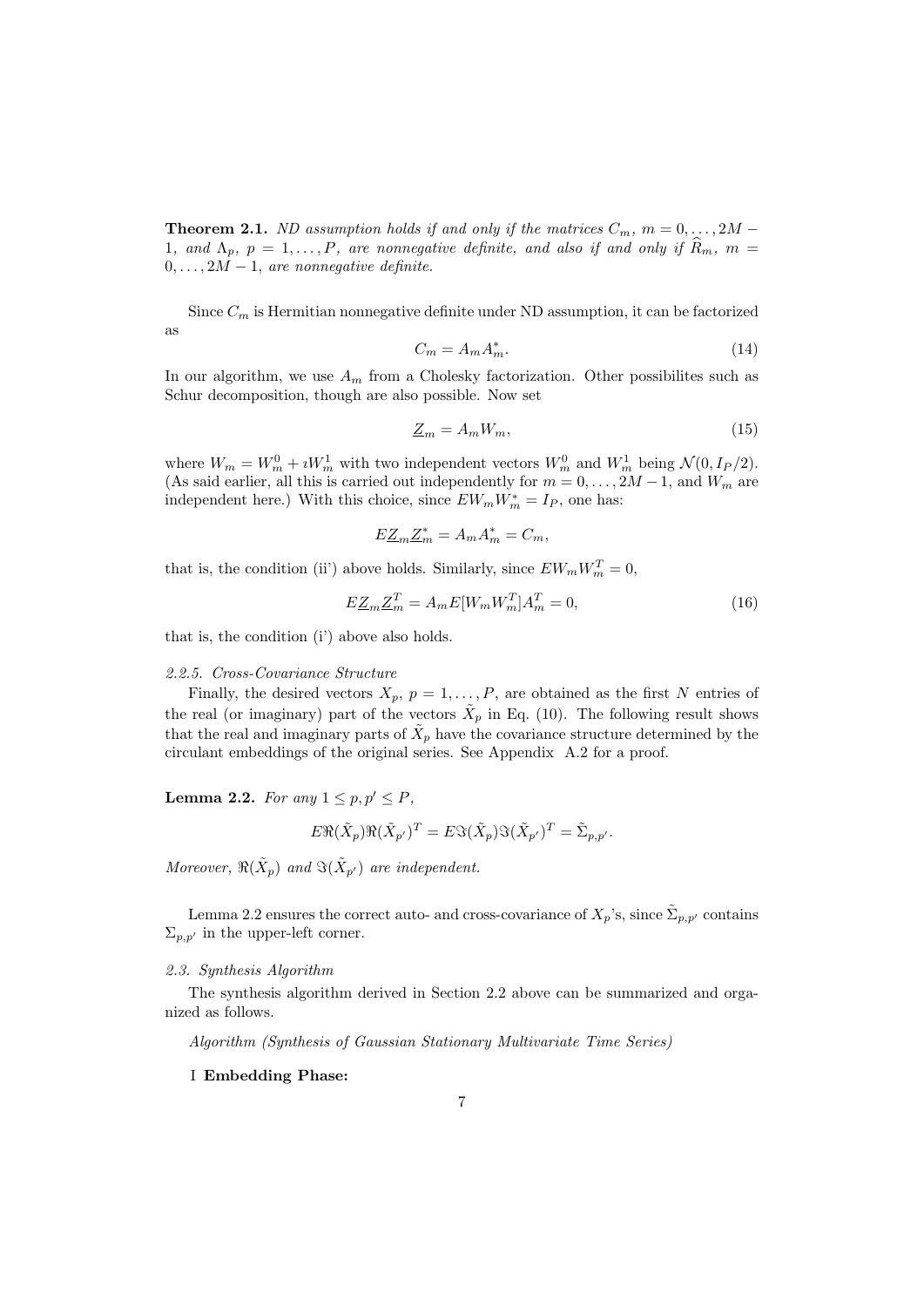- 1) Covariance Embedding. For  $1 \leq p \leq p' \leq P$ , form the sequences  $\tilde{r}_{p,p'}[n]$ ,  $n = 0, \ldots, 2M - 1$ , based on (6).
- 2) Transfer to Spectral Domain. Apply FFT to  $\tilde{r}_{p,p'}$  to calculate  $\lambda_{p,p'}[m]$ ,  $m = 0, \ldots, 2M - 1$ , in Eq. (9). Calculate the diagonal elements  $d_{p,p'}[m]$ ,  $m = 0, \ldots, 2M - 1$ , in Eq. (12).
- 3) Cholesky Factorization. Form the  $P \times P$  matrices  $C_m$ ,  $m = 0, \ldots, 2M -$ 1, in (ii'). Perform their Cholesky factorization in Eq. (14) and store the matrices  $A_m$ ,  $m = 0, \ldots, 2M - 1$ .

## II Synthesis Phase:

- 4) Noise Generation. For each  $m = 0, \ldots, 2M 1$ , generate independently  $W_m = W_m^0 + iW_m^1$ , with two independent vectors  $W_m^0$  and  $W_m^1$  being  $\mathcal{N}(0, I_P/2)$ . Compute  $\mathcal{Z}_m = (Z_1[m] \cdots Z_P[m])^T = A_m W_m^{\text{max}}$  using Eq. (15) (with  $A_m$  from step 3) above).
- 5) **Spectral Synthesis.** For  $p = 1, ..., P$ , apply FFT to the sequence  $\lambda_p^{1/2}[m]Z_p[m]$ ,  $m = 0, \ldots, 2M - 1$ , multiplied by  $1/\sqrt{2M}$ , to calculate the series  $\tilde{X}_p$  in Eq. (10). Set the desired vectors  $X_p$ ,  $p = 1, \ldots, P$ , as the first N entries of the real part of  $\ddot{X}_p$ 's.

The algorithm is clearly divided into two phases: the embedding phase that needs to be performed only once for a fixed  $N$  and  $P$ , regardless of the number of independent realizations that are produced; and the synthesis phase which can be repeated for the synthesis of multiple realizations of the series in Eq. (1). This explains why steps 3) and 4) are split, when they could obviously be performed in the same loop on m.

Note that in step 5) we could also have set the vector  $X_p$  as the first N entries of the imaginary part of  $\tilde{X}_p$ , thanks to Lemma 2.2. Hence, to synthesize B independent realizations, the synthesis phase needs to be run only  $B/2$  times.

It is important to emphasize that the last step 5) in the algorithm involves the discrete Fourier transform (DFT) but not the inverse discrete Fourier transform (IDFT). (Using IDFT is quite common in the univariate circulant embedding method.) Using the IDFT instead would in general not give the correct covariance structure. To see this, let  $Y_p =$  $FA_p^{1/2}Z_p$ , where multiplying by the matrix F corresponds to using IDFT in the last step. Then,  $E\tilde{Y}_p\tilde{Y}_p^T = 0$  and

$$
E\tilde{Y}_p \tilde{Y}_{p'}^* = F\Lambda_{p,p'} F^*.
$$
\n(17)

Using the same arguments as in Appendix A.2,  $\tilde{Y}_p$  can be used instead of  $\tilde{X}_p$  only if this last expression is equal to  $2\tilde{\Sigma}_{p,\underline{p}'}$ ,  $1 \leq p,p' \leq P$ . Since the Fourier matrices are symmetric, we have  $F^* = F$ , where F denotes the complex conjugate of F. Taking the complex conjugate of both sides of  $2\tilde{\Sigma}_{p,p'} = F^* \Lambda_{p,p'} F = \overline{F} \Lambda_{p,p'} F$  gives

$$
2\tilde{\Sigma}_{p,p'} = F\overline{\Lambda}_{p,p'}\overline{F} = F\Lambda_{p,p'}^*F^*,
$$

since  $\Lambda_{p,p'}$  is diagonal. Therefore, the right-hand side of Eq. (17) is equal to  $2\tilde{\Sigma}_{p,p'}$  if and only if  $\Lambda_{p,p'} = \Lambda_{p,p'}^*$ . But since  $\Lambda_{p,p'}$  is diagonal, this condition is equivalent to  $\Lambda_{p,p'}$ being real-valued, or in other words,  $\tilde{\Sigma}_{p,p'}$  being symmetric. Using the IDFT instead of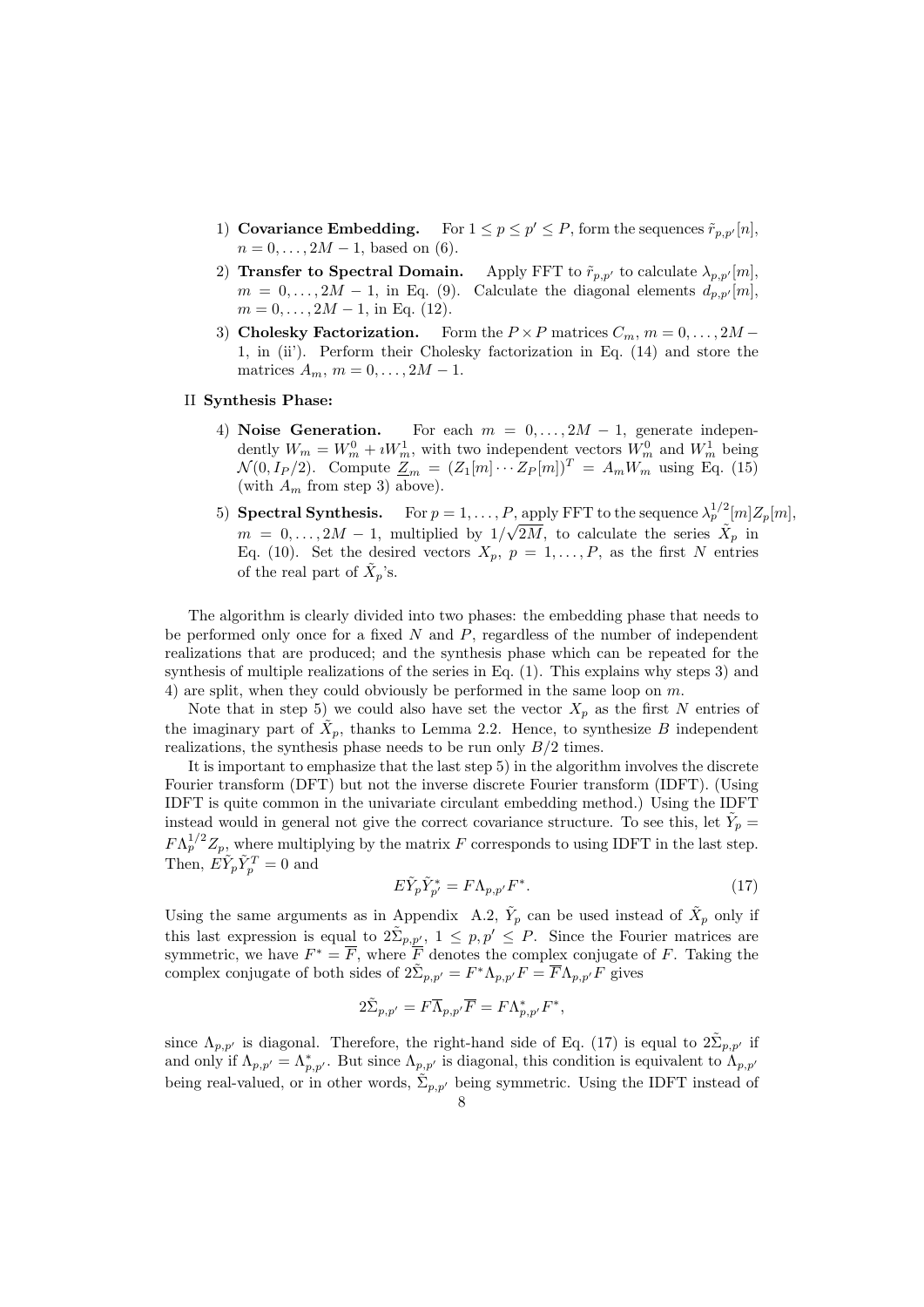the DFT in the last step of the algorithm will only give the correct covariance structure if the series is time-reversible (see definition in Section 2.4).

## 2.4. Time-Reversible Series

The synthesis procedure above can be further tuned to the special case of timereversible series (e.g., [18, 19, 20]).

**Definition 1:** A time series  $\{X[n] : n \in \mathbb{Z}\}\$  is said to be *time-reversible* if the series  $\{X[n] : n \in \mathbb{Z}\}\$  and  $\{X[-n] : n \in \mathbb{Z}\}\$  have the same finite-dimensional distributions.

In the Gaussian case, time-reversibility is equivalent to

$$
R[n] = R[-n] = R[n]^T, \quad n \ge 1,
$$
\n(18)

where the last equality follows from stationarity. Thus, if the series is time-reversible. then the matrices  $\Sigma_{p,p'}$  are symmetric and  $r_{p,p'}[n] = r_{p,p'}[-n]$ . Conversely, if  $\Sigma_{p,p'}$  are symmetric for all  $N, p, p'$ , then the series is time-reversible.

For the embedding of  $\Sigma_{p,p'}$  in the time-reversible case (step 1) in the algorithm), we can use circulant embedding with  $M = N - 1$ , instead of  $M = N$  for the general case. Hence, the sequence  $\tilde{r}$  (in Eq. (4)) becomes

$$
(r_{p,p'}[0] \cdots r_{p,p'}[N-1]r_{p,p'}[N-2] \cdots r_{p,p'}[1]).
$$
\n(19)

The embedding size  $2M = 2N - 2$  is a power of 2 with  $N = 2<sup>K</sup> + 1$ .

There is a priori little reason why real data should be time-reversible. However, a number of potentially interesting models, such as those described in Section 3.3 below, often possess this property by definition.

## 3. Discussion and Comments

#### 3.1. Computational Complexity

We study the computational costs and memory requirements of Algorithm for the Embedding and Synthesis phases separately. Recall that complexity is envisaged for  $N \gg P$  and that  $M \simeq N$ .

Embedding Phase. The cost of finding the diagonal matrices in step 2) is  $O(P^2M \log M)$ ; i.e., one application of FFT per matrix, applied  $O(P^2)$  times. Since the computational complexity of a single Cholesky factorization in step 3) is  $O(P^3)$ , the total computational complexity is  $O(P^3M)$  for finding all the lower-triangular matrices  $A_m$ . With the assumption  $M \gg P$ , the total cost for the Embedding Phase is therefore  $O(P^2M \log M)$ .

Synthesis Phase. The M matrix multiplications in step 4) consist of  $O(P<sup>2</sup>M)$  complexnumber multiplications. Step 5) requires one multiplication of a diagonal matrix and one application of the FFT for each random vector,  $X_p$ , i.e.,  $O(PM \log M)$  operations.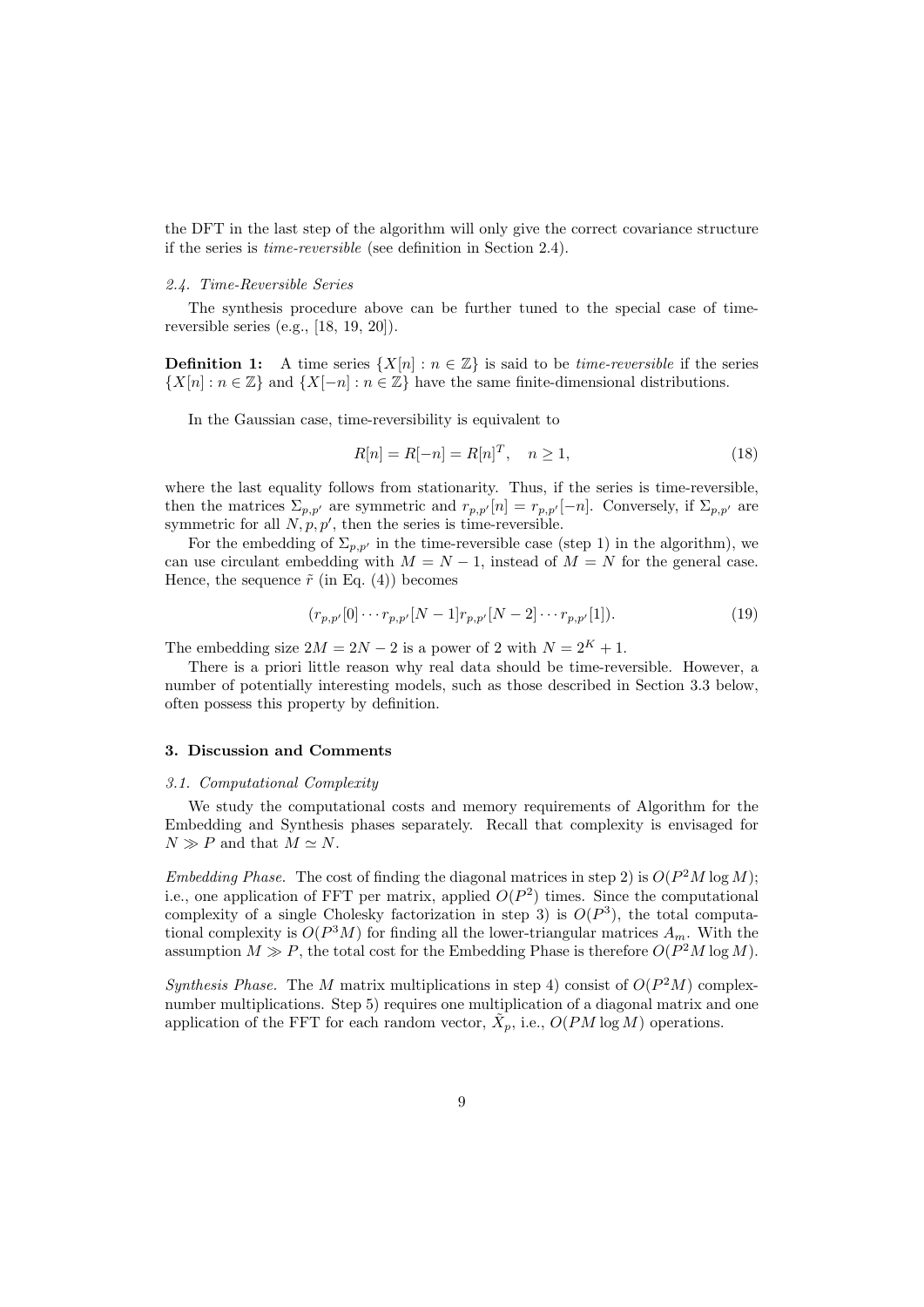Global Costs. In total,  $O(P^2M \log M)$  operations are needed for generating the  $P \times N$ entries of the series  $\{X[n], n = 0, \ldots, N-1\}$ . Thus, the complexity is roughly  $P^2$  times that needed for the synthesis of a single univariate Gaussian series, which, keeping in mind the assumption  $M \gg P$ , is essentially of the same order. For generating multiple realizations of the same series, the  $P \times M$  complex-numbers  $\lambda_p[m]$  need to be stored, along with the M matrices  $A_m$ , which is equivalent to storing a complex-valued matrix of size  $O(P^2M)$ .

Comparing to using Cholesky factorization of the full covariance structure of the series,  $O(P^3N^3)$  operations would be required for the factorization and  $O(P^2N^2)$  for the synthesis. For multiple realizations, a matrix of size  $O(P^2N^2)$  would need to be stored.

## 3.2. Sufficient Conditions for ND Assumption

We examine here conditions under which ND assumption from Section 2.2.1 holds.

On the practical side, ND assumption is checked by verifying numerically whether the matrices  $\Lambda_p$  and  $C_m$  are nonnegative definite. For the matrices  $\Lambda_p$ , this requires  $\lambda_p[m]$ 's to be nonnegative and, for the matrices  $C_m$ , their nonnegative definiteness is checked when performing the Cholesky factorization. When ND assumption fails, one general recommendation is to repeat the algorithm for larger  $M$  (or  $N$ ). This is justified theoretically below. Alternatively, an approximate solution could be used by setting negative  $\lambda_n[m]$ 's to zero and by approximating  $C_m$ 's, which are not nonnegative definite, by nonnegative definite matrices. The latter could be achieved for example, by setting to zero the negative eigenvalues in the Schur decomposition of the matrices  $C_m$ . These approximating  $C_m$ 's would then be used in the Cholesky factorization step in Eq. (14) and would also allow one to numerically calculate the actual covariance of the series being synthesized. The resulting covariance structure can then be easily compared to the targeted one.

On the theoretical side, we provide here sufficient conditions for ND assumption to hold, in terms of the covariance structure of a time series model. Recall from Theorem 2.1 that this is equivalent to matrices  $\widehat{R}_m = (\lambda_{p,p'}[m])_{1 \leq p,p' \leq P}$  being nonnegative definite for all  $m = 0, \ldots, 2M - 1$ . In the univariate case  $P = 1$ , basic sufficient conditions were proposed in [13], and then further investigated in [21, 22, 23].

The first result is a multivariate counterpart of Theorem 1 and Corollary 2 in [13]. In a slight contrast with [13], we work with discrete time series directly and also reformulate main assumptions. (See also Proposition in [17].)

**Theorem 3.1.** Suppose that the covariance matrices  $R[n], n \in \mathbb{Z}$ , defined in Eq. (3), are absolutely summable and that the spectral density matrix  $\widehat{R}(\omega) = \sum_{j \in \mathbb{Z}} R[j] e^{-ij\omega}$  is positive definite for all  $\omega \in [0, 2\pi]$ . Then, for large enough M, the matrices  $\widehat{R}_m$  are nonnegative definite for all  $m = 0, \ldots, 2M - 1$ , and hence ND assumption holds.

The second result is a natural multivariate extension of Theorem 2 in [13]. It concerns only the time-reversible case (see Eq. (18)). Set  $\Delta R[n] = R[n] - R[n+1]$ , and  $\Delta^2 R[n] =$  $\Delta R[n] - \Delta R[n+1] = R[n] - 2R[n+1] + R[n+2].$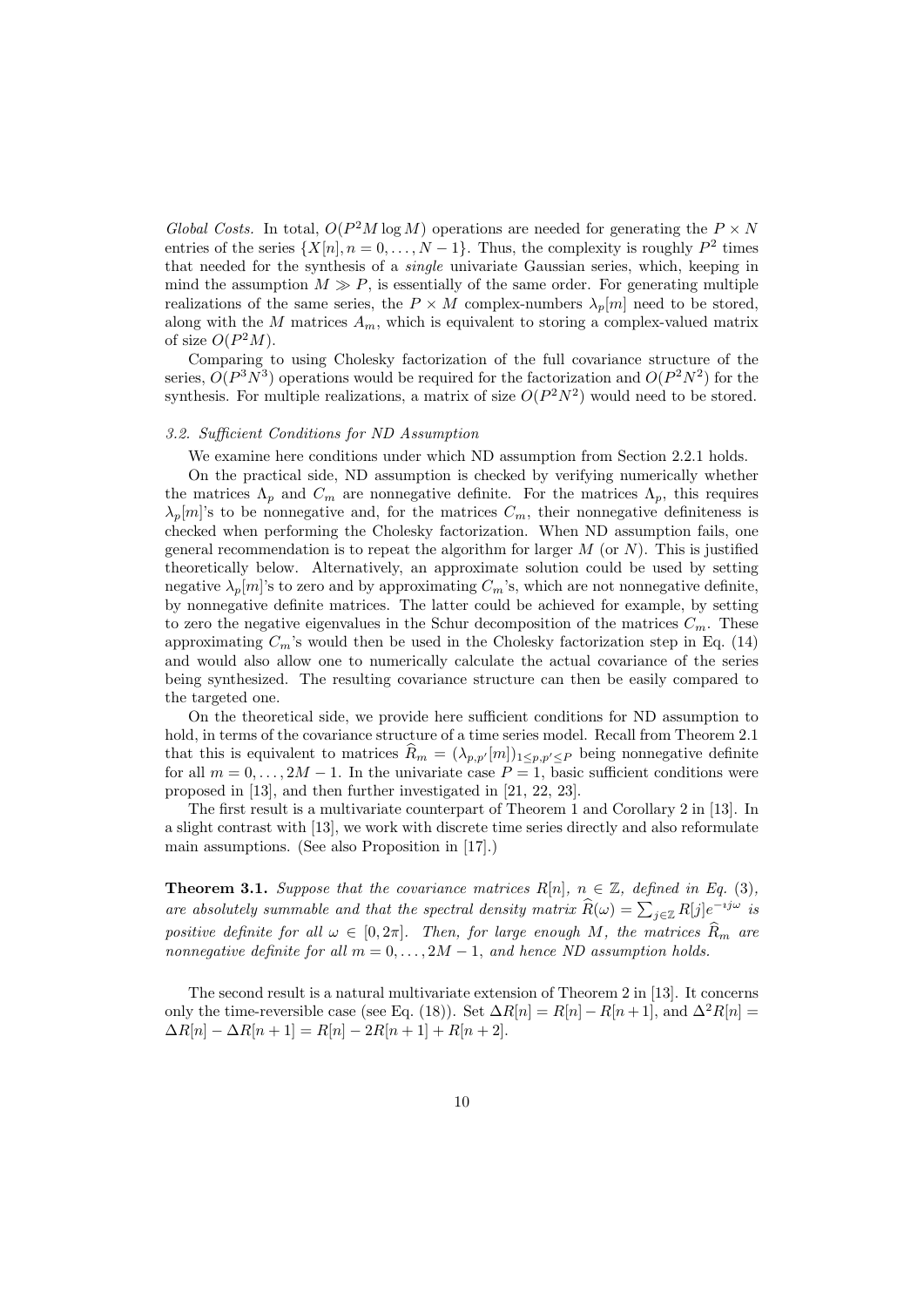Theorem 3.2. Consider the time-reversible case and the time-reversible embedding based on (19). If R[n],  $\Delta R[n]$  and  $\Delta^2 R[n]$  are nonnegative definite, then the matrices  $\widehat{R}_m$  are nonnegative definite for all  $m = 0, \ldots, 2M - 1$ , and hence ND assumption holds.

The proofs of Theorems 3.1 and 3.2 are postponed to Appendix A.3 and Appendix A.4 respectively. Note that the sufficient conditions in Theorem 3.2 above reduce to those in Theorem 2 of [13] when  $P = 1$ , and that they are expectedly more difficult to verify when  $P > 1$ . These conditions will be examined below in several examples of multivariate series.

We should stress here the different messages conveyed by these theorems. On the one hand, Theorem 3.1 states that, under mild assumptions, the algorithm will always work (i.e., ND assumption will hold) as long as  $M$  is taken large enough (without precisely stipulating the required value  $M$  that should be taken). This justifies that the algorithm should work under quite general assumptions and, if it does not, the common recommendation is to increase M as mentioned above. On the other hand, Theorem 3.2 provides sufficient conditions for the algorithm to work for any finite  $M$ . For a number of time series models, these conditions can be verified theoretically and a priori (see Section 3.3 below).

## 3.3. Examples

Several examples of stationary multivariate series are provided. Conditions for ND assumption above to hold are theoretically and numerically investigated on these examples.

## 3.3.1. Bivariate Geometrically Decaying Covariances

Consider a bivariate Gaussian stationary time series with the covariance structure given by

$$
R[n] = \begin{pmatrix} \varphi_1^n & c\varphi_3^n \\ c\varphi_3^n & \varphi_2^n \end{pmatrix},
$$
\n(20)

where  $n \geq 0$ ,  $0 < \varphi_1, \varphi_2 < 1$  and  $c, \varphi_3 \in \mathbb{R}$ . If  $0 \leq c \leq 1$ ,  $|\varphi_3| \leq \min(\varphi_1, \varphi_2)$  and  $1 - (1 - \max(\varphi_1, \varphi_2))/\sqrt{c} \leq \varphi_3 \leq \min(\varphi_1, \varphi_2)$ , it can be shown easily that  $R[n], \Delta R[n]$ , and  $\Delta^2 R[n]$  are nonnegative definite and hence ND assumption holds by Theorem 3.2.

## 3.3.2. Multivariate AR(1) Series

Consider the series defined by

$$
X[n] = \Phi X[n-1] + \epsilon[n], \ n \in \mathbb{Z},
$$

where  $\Phi$  is a  $P \times P$  matrix whose eigenvalues are smaller than 1 in absolute value, and  $\epsilon[n]$ are i.i.d. Gaussian vectors of length P with mean zero and covariance  $E\epsilon[n]\epsilon[n]^T = \sum_{\epsilon}$ (e.g. [10]). If  $\Sigma_{\epsilon}$  and  $\Phi$  commute, and  $\Phi$  is symmetric, it can be seen that the series  $X[n]$ is time-reversible with

$$
R[n] = (\Sigma_{\epsilon} \sum_{k=0}^{\infty} \Phi^{2k}) \Phi^n = R[0] \Phi^n = R[n-1] \Phi,
$$
\n(21)

where  $n \geq 1$ . Note that  $\Delta R[n] = R[n](I - \Phi)$  and  $\Delta^2 R[n] = R[n](I - \Phi)^2$ . Then,  $R[n]$ ,  $\Delta R[n]$ , and  $\Delta^2 R[n]$  are nonnegative definite if  $\Phi$  and  $I - \Phi$  are nonnegative definite.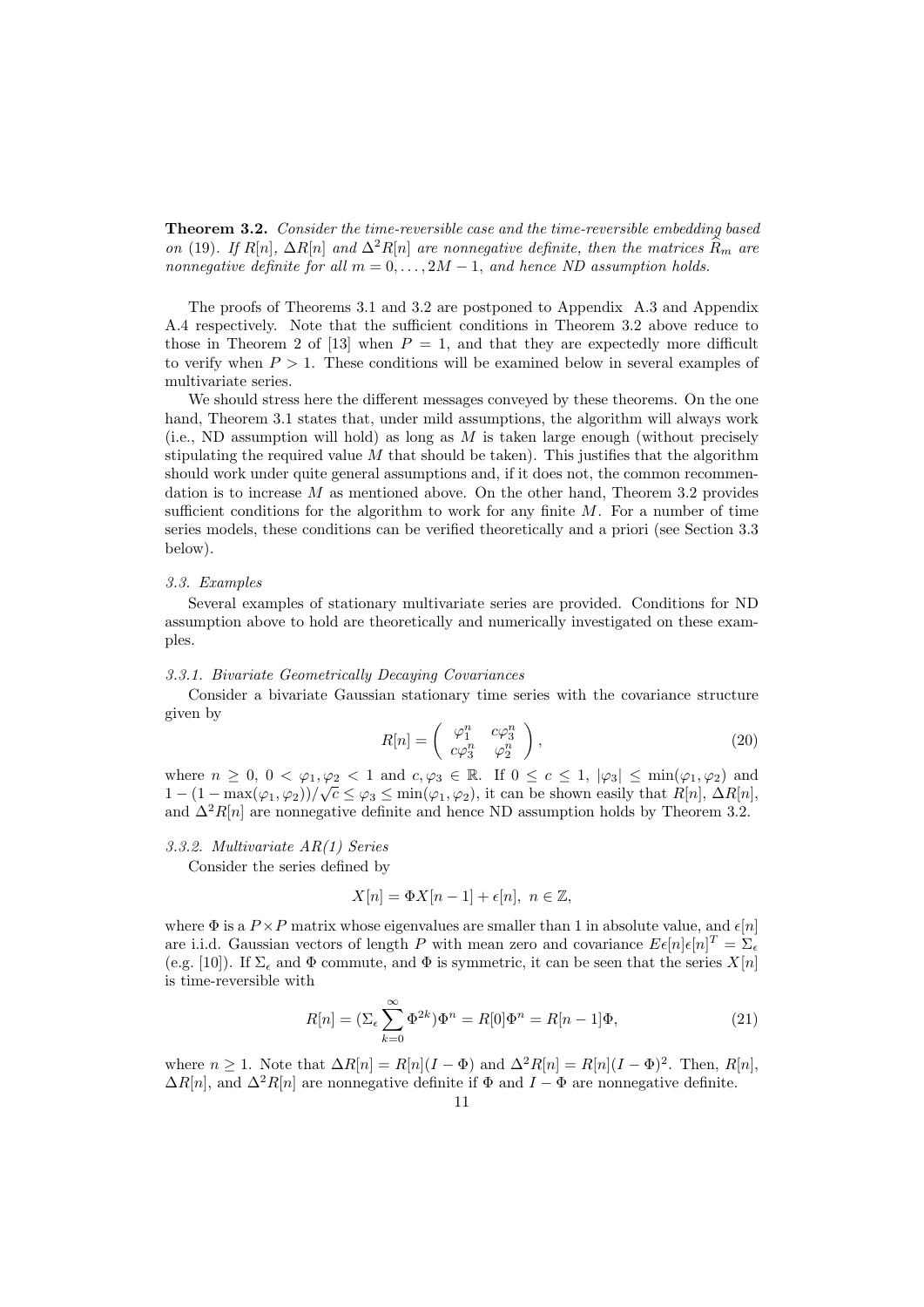## 3.3.3. Multivariate FARIMA(0, D, 0) Series

Consider a  $P \times P$  matrix D whose (possibly complex) eigenvalues  $d_k$  satisfy  $|d_k| < 1/2$ , and suppose that D is diagonalizable as  $D = W\Lambda W^{-1}$  with diagonal  $\Lambda = diag(d_1, \ldots, d_P)$ . Define a multivariate  $FARIMA(0, D, 0)$  series as

$$
(I - B)^D X[n] = \epsilon[n]
$$

or  $X[n] = (I - B)^{-D} \epsilon[n] = \sum_{k=0}^{\infty} C_D[k] \epsilon[n-k]$ , where B is the usual backshift operator,  $C_D[k]$  are the matrix coefficients in the Taylor expansion  $(1-z)^{-D} = \sum_{k=0}^{\infty} C_D[k]z^k$  and the innovations  $\epsilon[n]$  are i.i.d. Gaussian vectors of length P with mean zero and covariance  $E\epsilon[n]\epsilon[n]^T = \Sigma_{\epsilon}$ . The series above is well-defined by writing it as  $X[n] = W(I B)^{-\Lambda}W^{-1}\epsilon[n]=:W(I-B)^{-\Lambda}\eta[n]=:WX_{\Lambda}[n],$  where  $X_{\Lambda}[n]$  is a FARIMA $(0,\Lambda,0)$  series with the innovations  $\eta[n]$  having the covariance  $\Sigma_{\eta} = (\Sigma_{\eta,p,p'})_{1 \leq p,p' \leq P} = W^{-1} \Sigma_{\epsilon}(W^{-1})^*$ . The FARIMA(0,  $\Lambda$ , 0) series  $X_{\Lambda}[n]$  with diagonal  $\Lambda$  are considered in, for example, [16, 24, 25]. The covariance structure of the series  $X[n]$  is given by

$$
R[n] = WR_{\Lambda}[n]W^*,\tag{22}
$$

where  $n \geq 0$  and the entries of  $R_{\Lambda}[n]$  are

$$
R_{\Lambda}[n]_{p,p'} = \sum_{\eta,p,p'} \frac{(-1)^n \Gamma(1 - d_p - \overline{d}_{p'})}{\Gamma(1 + n - \overline{d}_{p'}) \Gamma(1 - n - d_p)}
$$

by using the formula in Proposition 2 of [16] (and correcting the typo where the term  $(1 - d_j - d_k)$  should be removed from the denominator in that formula).

In view of (22) and for general  $\Sigma_{\epsilon}$ , FARIMA $(0, D, 0)$  series is time-reversible only when the eigenvalues  $d_k = d$  are all the same. In this case,  $D = dI$  and  $R[n] = r[n]\Sigma_{\epsilon}$ , where  $r[n]$  is the auto-covariance function of a univariate  $FARIMA(0, d, 0)$  series. Then,  $R[n], \Delta R[n]$ , and  $\Delta^2 R[n]$  are always nonnegative definite by using the univariate results for  $r[n]$  as in, for example, [23].

## 3.3.4. Multivariate Fractional Gaussian Noise (FGN)

Define multivariate FGN as the series

$$
X[n] = B_H(n+1) - B_H(n), \ n \in \mathbb{Z},
$$

where  $B_H(t)$ ,  $t \in \mathbb{R}$ , is the so-called P-variate operator fractional Brownian motion (OFBM). For a matrix  $H$ , the process  $B_H$  is called OFBM if it is zero-mean, Gaussian, has stationary increments, and is operator self-similar in the sense that the processes  $B_H(ct)$  and  $c^H B_H(t)$  have the same finite-dimensional distributions for any  $c > 0$ , where  $c^H = e^{(\ln c)H} = \sum_{k=0}^{\infty} (\ln c)^k H^k / k!$ . OFBMs generalize univariate FBMs to the multivariate case, and have been studied extensively in [26]. We shall focus here only on time-reversible OFBMs  $B_H$  (and such FGNs) for and only for which the covariance  $\Sigma_H(s,t) = EB_H(s)B_H(t)^*, s,t \in \mathbb{R}$ , can be written as

$$
\Sigma_H(s,t) = \frac{1}{2} (|t|^H \Sigma |t|^{H^*} + |s|^H \Sigma |s|^{H^*} - |t-s|^H \Sigma |t-s|^{H^*})
$$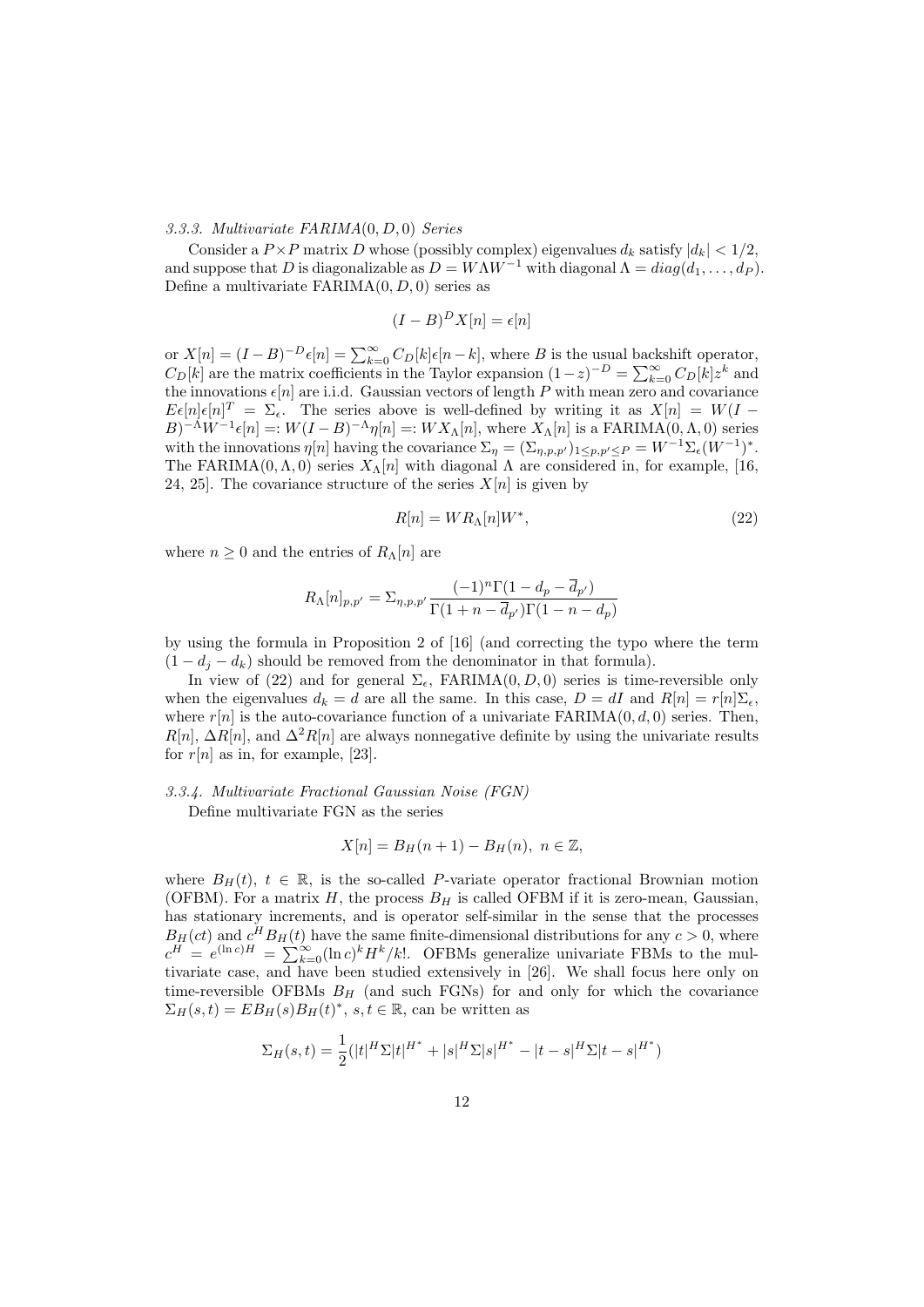where  $\Sigma = EB_H(1)B_H(1)^*$  (see [26]). For such OFBM, the resulting FGN series  $X[n]$ has the covariance structure

$$
R[n] = \frac{1}{2}(|n+1|^H \Sigma |n+1|^{H^*} + |n-1|^H \Sigma |n-1|^{H^*} - 2|n|^H \Sigma |n|^{H^*}).
$$
\n(23)

The matrix  $\Sigma$  in (23) is positive definite but not every positive definite matrix  $\Sigma$ would lead to a valid covariance structure  $R[n]$ . One way to choose a valid  $\Sigma$  is to use a parametrization through spectral representations of OFBM derived in [26]. Suppose the matrix H has its eigenvalues  $h_k$  such that  $0 < h_k < 1$ . Then, as shown in [26], OFBM  $B_H$  has an integral representation

$$
B_H(t) \stackrel{d}{=} \int_{\mathbb{R}} \frac{e^{itx} - 1}{ix} (x_+^{-(H - \frac{1}{2}I)} A + x_-^{-(H - \frac{1}{2}I)} \overline{A}) \widetilde{B}(dx),
$$

where A is a matrix with complex-valued entries,  $x_+ = \max\{x, 0\}$ ,  $x_- = \max\{-x, 0\}$ , and  $\widetilde{B}(dx)$  is a suitable multivariate complex-valued Gaussian measure satisfying  $E\widetilde{B}(dx)\widetilde{B}(dx)^{*} =$ dx. OFBM is time-reversible if and only if  $AA^*$  is a real-valued matrix (see [26]). Moreover, in this case, the matrix  $\Sigma = EB_H(1)B_H(1)^*$  is given by

$$
\Sigma = \int_{\mathbb{R}} \frac{|e^{ix} - 1|^2}{|x|^2} |x|^{-(H - \frac{1}{2}I)} A A^* |x|^{-(H^* - \frac{1}{2}I)} dx \tag{24}
$$

and hence is parameterized by  $H, A$ .

The matrix  $\Sigma$  in (24) can be computed explicitly in the case when H is diagonalizable. Thus suppose that  $H = W\Lambda W^{-1}$  with diagonal  $\Lambda = diag(h_1, \ldots, h_p)$ . Then,

$$
\Sigma = 8W \int_0^\infty \frac{\sin^2 \frac{x}{2}}{x^2} x^{-(\Lambda - \frac{1}{2}I)} C x^{-(\Lambda^* - \frac{1}{2}I)} dx W^*
$$
  
=: 8W\Sigma\_0 W^\*, (25)

where  $C = (c_{p,p'})_{1 \le p,p' \le P} = W^{-1}AA^*(W^{-1})^*$ . The entries  $\Sigma_{0,p,p'}$  of  $\Sigma_0$  can be written as (using Fomula 3.823 in [27])

$$
\Sigma_{0,p,p'} = c_{p,p'} \int_0^\infty \sin^2(\frac{x}{2}) x^{-(h_p + \overline{h}_{p'}) - 1} dx \n= -\frac{c_{p,p'}}{2} \Gamma(-h_p - \overline{h}_{p'}) \cos\left(\frac{(h_p + \overline{h}_{p'})\pi}{2}\right).
$$
\n(26)

Finally, sufficient conditions for R[n],  $\Delta R[n]$ , and  $\Delta^2 R[n]$  to be nonnegative definite can be studied but are less immediate than in the examples above, and go beyond the scope of this work.

#### 3.3.5. Numerical Experiments

We report here on the performance of our algorithm on the examples of multivariate series above. The basic goal was to check numerically whether and in which cases the algorithm fails, or equivalently ND assumption is not satisfied, when the time series models above are not necessarily time-reversible (and hence not covered by Theorem 3.2). Since the series in Example 1) above is time-reversible by construction and we have defined it only when ND assumption holds, this example is excluded from the discussion below.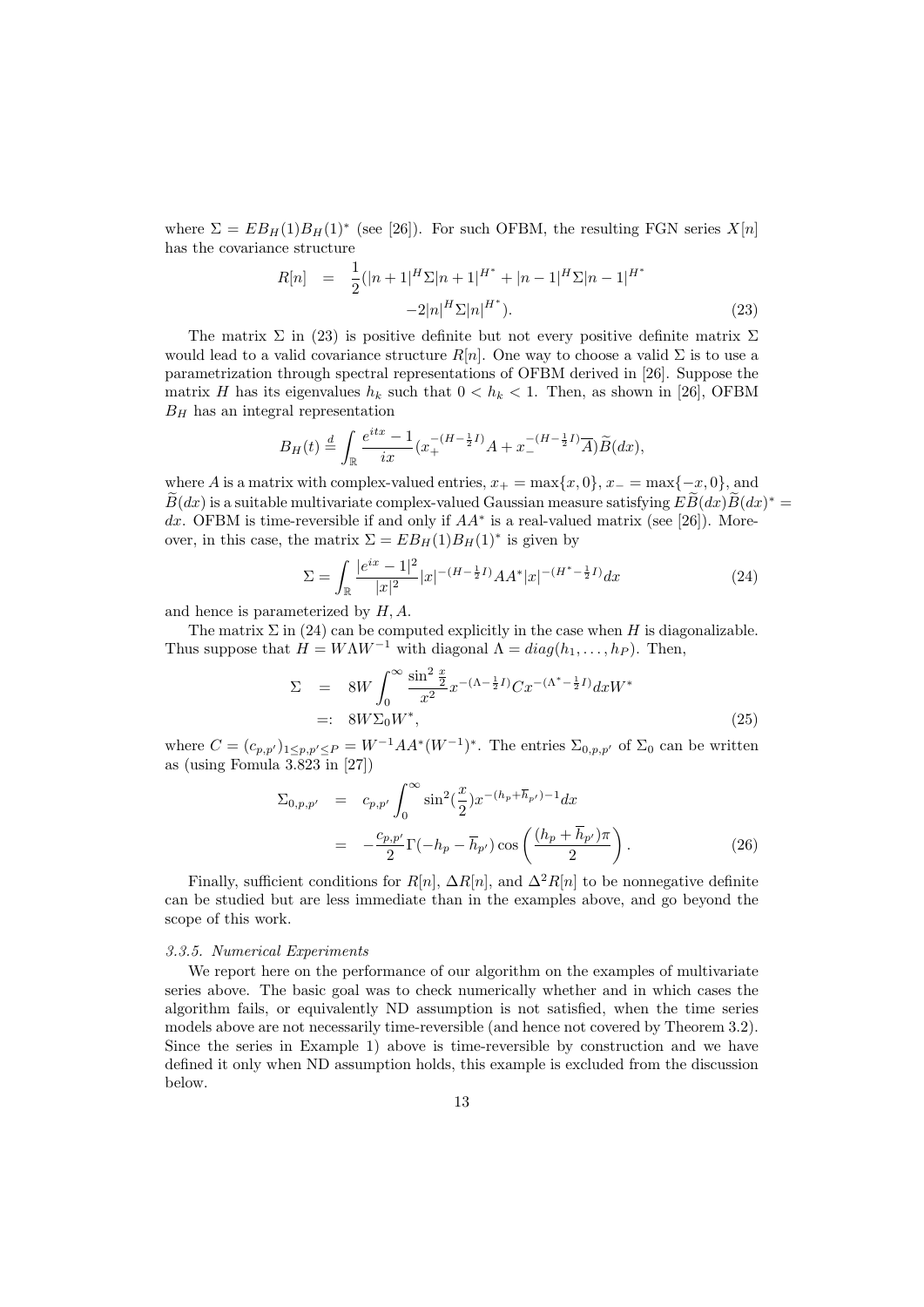*Multivariate*  $AR(1)$  *Series.* Simulations were done for the bivariate case for the matrix  $\Phi$  of the form  $\Phi = Wdiag(h)W^{-1}$ ,  $h = (h_1, h_2)$  with  $-1 < h_1, h_2 < 1$ . For each trial, the four entries of W were independent samples of  $\mathcal{N}(0,1)$  variables;  $h_1$  and  $h_2$  were independently and uniformly sampled from the interval  $(-1, 1)$ . The matrix  $\Sigma_{\epsilon} = (c_{p,p'})_{1 \leq p,p' \leq 2}$ was generated at random such that  $c_{1,1} = 1$  and  $c_{2,2}$  was sampled uniformly at random from the interval  $(0, 2)$ . Then  $c_{1,2} (= c_{2,1})$  was sampled uniformly at random from the interval  $(-\sqrt{c_{1,1}c_{2,2}}, \sqrt{c_{1,1}c_{2,2}})$ . This generation does not force  $\Phi$  to be symmetric nor  $\Sigma_{\epsilon}$  and  $\Phi$  to commute.

The algorithm was run for  $B = 1000$  trials for each length  $N = 2<sup>J</sup>$ ,  $J = 10, 11, 12, 13, 14$ . The only cases it did not succeed was when the absolute value of either  $h_1$  or  $h_2$  was very close to 1 (greater than  $(0.99)$  or if the generated matrix W was very close to being singular. For the larger lengths  $N$ ,  $h_1$  and  $h_2$  could be taken closer to 1, which is not surprising in light of Theorem 3.1.

Multivariate  $FARIMA(0, D, 0)$  Series. Simulations were done for the bivariate case and the parameters W,  $\Sigma_{\epsilon}$  and  $\Lambda = diag(d_1, d_2)$  generated at random for each trial. The matrices W and  $\Sigma_{\epsilon}$  were generated as the same parameters in the multivariate AR(1) example. The parameters  $d_1$  and  $d_2$  were independently and uniformly sampled from the interval  $(-1/2, 1/2)$ . The simulations indicated that ND assumption holds (numerically) if the ratio  $|\Sigma_{\eta,1,2}|/\sqrt{\Sigma_{\eta,1,1}\Sigma_{\eta,2,2}}$  is not close to one.

Multivariate Fractional Gaussian Noise (FGN). Simulations were done for the bivariate case and the parameters W, A and  $\Lambda = diag(h_1, h_2)$  generated at random for each trial: the four entries of W and A were taken to be independent  $\mathcal{N}(0,1)$  variables;  $h_1$  and  $h_2$  were independently and uniformly sampled from the interval  $(0, 1)$ . The simulations indicated that ND assumption holds (numerically) if the ratio  $|c_{1,2}|/\sqrt{c_{1,1}c_{2,2}}$  is not close to one (about 0.95 or smaller for  $N = 2^{10}$ ), where  $C = (c_{p,p'})_{1 \leq p,p' \leq 2} = W^{-1}AA^*(W^{-1})^*$ .

In conclusion, for the models considered above, the algorithm works, or equivalently ND assumption holds, for most values of parameters of the models; that is, the Cholesky factorization step in the algorithm could be performed, or equivalently, as discussed in the beginning of Section 3.2, the matrices  $\Lambda_p$  and  $C_m$  were positive definite.

## 3.4. Synthesis Given the Spectrum Instead of Covariance

The synthesis procedure proposed in Section 2 is for the situation when the covariance structure of the Gaussian stationary multivariate series is available explicitly. One can often be given instead the spectral density matrix  $R(\omega)$ , which is related to the covariance by

$$
R[n] = \frac{1}{2\pi} \int_0^{2\pi} \widehat{R}(\omega) e^{in\omega} d\omega, \quad n \in \mathbb{Z},
$$
\n(27)

and where the latter integral cannot or is not known to be computed explicitly. In such situation, one option is to synthesize the series approximately by using Chambers' method [16] (see also [28, 29], for the univariate case). In a simplified, univariate case, the method starts by sampling  $R(\omega)$  at discrete frequencies  $\omega_k = 2\pi k/(2K)$ ,  $k = 0, \ldots, 2K$ . and forming a vector

$$
\widehat{R}_D = (\widehat{R}(\omega_0), \dots, \widehat{R}(\omega_K), \widehat{R}(\omega_{K-1}), \dots, \widehat{R}(\omega_1))^T.
$$
  
14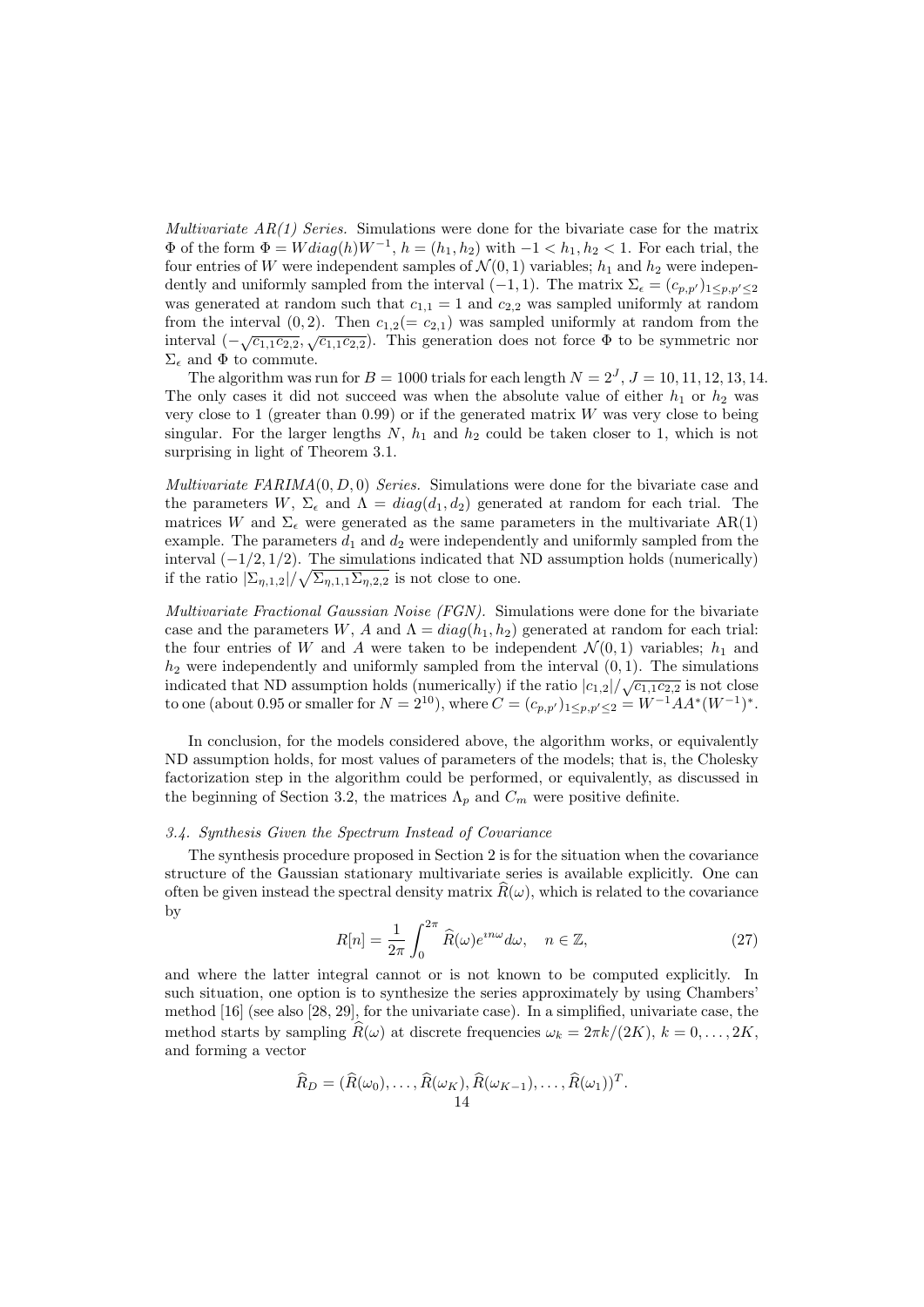Then, a sequence  $\tilde{X}$  is generated as FFT of the sequence  $K^{-1/2}(\hat{R}_D[k])^{1/2}Z[k]$ , where  $Z = Z^0 + iZ^1$ , with  $Z^0$  and  $Z^1$  being two independent  $\mathcal{N}(0, I_{2K})$  random vectors. An approximate realization of the desired series is obtained as the first K entries of  $\Re(\tilde{X})$ (or  $\Im(\tilde{X})$ ).

The covariance sequence of this simulated series is

$$
r_{approx}[n] = \frac{1}{2K} \sum_{k=0}^{2K-1} \widehat{R}_D[k] e^{i\frac{2\pi nk}{2K}}, \quad n = 0, \dots, K-1,
$$

which is a Riemann-sum approximation of the integral on the right-hand side of Eq.  $(27)$ . As is well-known for such integrals, the oscillatory integrand will cause the sequence  $r_{ann\alpha}[n]$  to converge very slowly to the exact covariance and, where the approximation worsens the larger  $n$  is. Therefore, only a small portion of the generated series can be used, that is, one needs to take  $K = C \cdot N$ , with C being a big constant, to generate a sample of length N accurately. This is very unfortunate for Monte Carlo simulations where one needs to synthesize multiple realizations of the same series. Also, due to memory constraints, this limits the length of the series that can be produced.

Another problem arises for synthesis of long-range dependent series, which are of significant practical interest (e.g., [30]). Such series are characterized by a power law behavior of the spectrum at the origin of the form  $\widehat{R}(\omega) \sim |\omega|^{-\alpha}$ , where  $0 < \alpha < 1$ . The singularity at  $\omega = 0$  creates obvious difficulties in sampling of the spectral density at low frequencies and a Riemann-sum approximation becomes even less appropriate than before.

A way to overcome these problems is to compute the integral in Eq. (27) numerically and to apply the algorithm proposed in Section 2. Computation of the integral in Eq. (27) can be performed numerically with high precision using integration schemes such as the trapezoidal rule (see [31]). Singularities of the spectrum can be dealt with using change of variables prior to the numerical integration; in the example above, one could use  $\omega = u^{1/(1-\alpha)}$ . For repeated Monte Carlo simulations, the covariance sequence only needs to be calculated once.

## 4. Conclusions and Perspectives

We have provided a simple and fast simulation procedure for generating realizations (of length  $N$ ) of stationary multivariate Gaussian time series (with  $P$  components), whose auto- and cross-covariance sequences are exactly controlled and a priori prescribed. It is based on an extension of the univariate circulant embedding method to the multivariate case. A practical algorithm has been provided with detailed analyses of the roles and relations of all steps. It has been shown to yield realizations possessing exactly the prescribed covariance. A Matlab software package, implementing the proposed algorithm, together with the covariances for the examples described in Section 3.3 is publicly available at http://perso.ens-lyon.fr/patrice.abry/software.html.

This work can be further developed to address related issues, of major practical relevance in a number of real world applications. For example, it can be of interest to consider the situation where a new component needs to be added to  $P$  components of length  $N$ that have already been synthesized. Also, in some situations where P components, or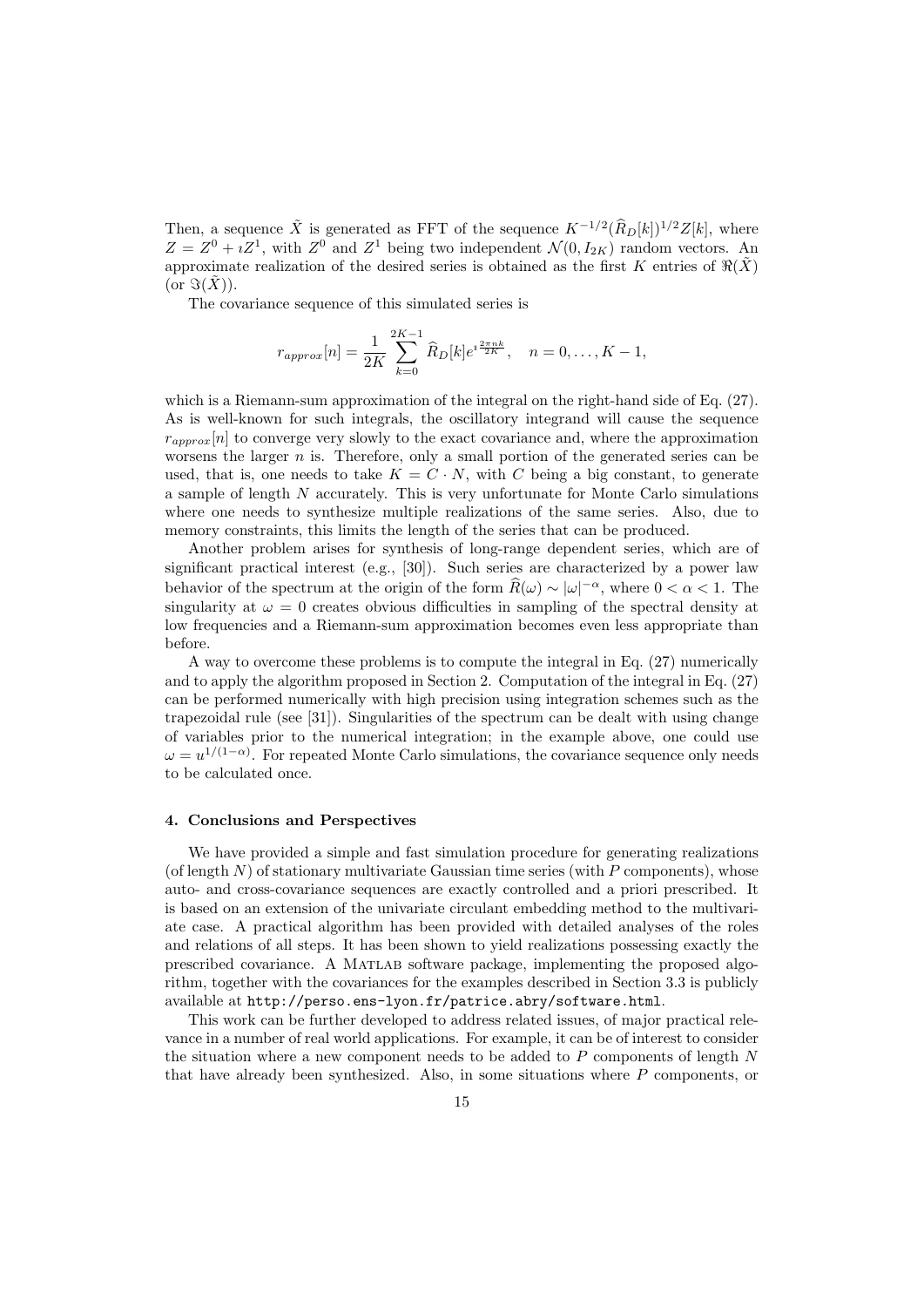actual real data, are available, it can be useful to be able to create numerically (one or more) additional components, that not only possess the same auto- and cross-covariance but also are actually correlated with the available data. Both of these questions can receive a solution by turning the proposed algorithm into a sequential version that adds iteratively components correlated to the existing ones. Such issues are notably of interest in large sensor network deployment and/or monitoring: the number of sensors is indeed likely to vary (increase or decrease) either because of failures or of monitoring optimization policies. Also, the benefits and relevance of a further deployment of sensors can be evaluated a priori, thanks to the analysis of artificially added extra components obtained by numerical synthesis [2, 4]. Furthermore, this synthesis algorithm can be incorporated into a more general procedure aiming at synthesizing second-order stationary multivariate non-Gaussian series, for which both the auto- and cross-covariance functions and the marginal distributions are a priori and jointly prescribed (within the class of Gaussian related processes). This is also of major practical importance in a number of applications, such as Internet traffic monitoring [9, 32] for instance. These different issues are under current investigation.

# Appendix A.

Appendix A.1. Proof of Theorem 2.1

We will use the following notation. For a collection  $\{A_{p,p'}, 1 \leq p,p' \leq P\}$ , of matrices of equal size  $2M \times 2M$ , denote the corresponding block matrix by  $[A_{p,p'}]$ . Write  $diag_P (B_p)$ for the  $P \times P$  block matrix with  $2M \times 2M$  matrices  $B_1, \ldots, B_P$ , on the diagonal and zero elsewhere. Write  $diag_P(B)$  in the case where  $B = B_1 = \cdots = B_P$ .

Using this notation, ND assumption is equivalent to the block matrix  $[\tilde{\Sigma}_{p,p'}]$  being nonnegative definite. The decomposition

$$
[\Lambda_{p,p'}] = diag_p(F^*)[\tilde{\Sigma}_{p,p'}]diag_p(F)
$$

shows that  $[\Lambda_{p,p'}]$  is nonnegative definite if and only if  $[\tilde{\Sigma}_{p,p'}]$  is nonnegative definite. Take a row vector  $\beta = (\beta_1, \ldots, \beta_P)$ , where  $\beta_p = (\beta_p[0], \ldots, \beta_p[2M-1])$  is a row vector with complex-valued entries  $\beta_p[m]$ . Then,  $[\Lambda_{p,p'}]$  is nonnegative definite if and only if the following sum is nonnegative for all vectors  $\beta$ :

$$
\beta[\Lambda_{p,p'}]\beta^* = \sum_{p,p'=1}^P \beta_p \Lambda_{p,p'} \beta_{p'}^*
$$
  
= 
$$
\sum_{p,p'=1}^P \sum_{m=0}^{2M-1} \beta_p[m] \beta_{p'}^*[m] \lambda_{p,p'}[m],
$$

since the matrices  $\Lambda_{p,p'}$  are diagonal. Writing  $\alpha_p[m] = 2^{-1/2} \lambda_p[m]^{1/2} \beta_p[m]$ , we get

$$
\beta[\Lambda_{p,p'}]\beta^* = \sum_{m=0}^{2M-1} \sum_{p,p'=1}^P \alpha_p[m] \alpha_{p'}^*[m] C_m[p,p'].
$$

 $(\text{If } \lambda_p[m] = 0, \text{ then } C_m[p, p'] = 0 \text{ by construction (13) and hence the choice of } \alpha_p[m] \text{ does }$ not affect the latter sum.) This shows that  $[\Lambda_{p,p'}]$  is nonnegative definite if and only if all the matrices  $C_m$  are nonnegative definite, which finishes the proof of the first statement of the theorem. The second statement is proved similarly.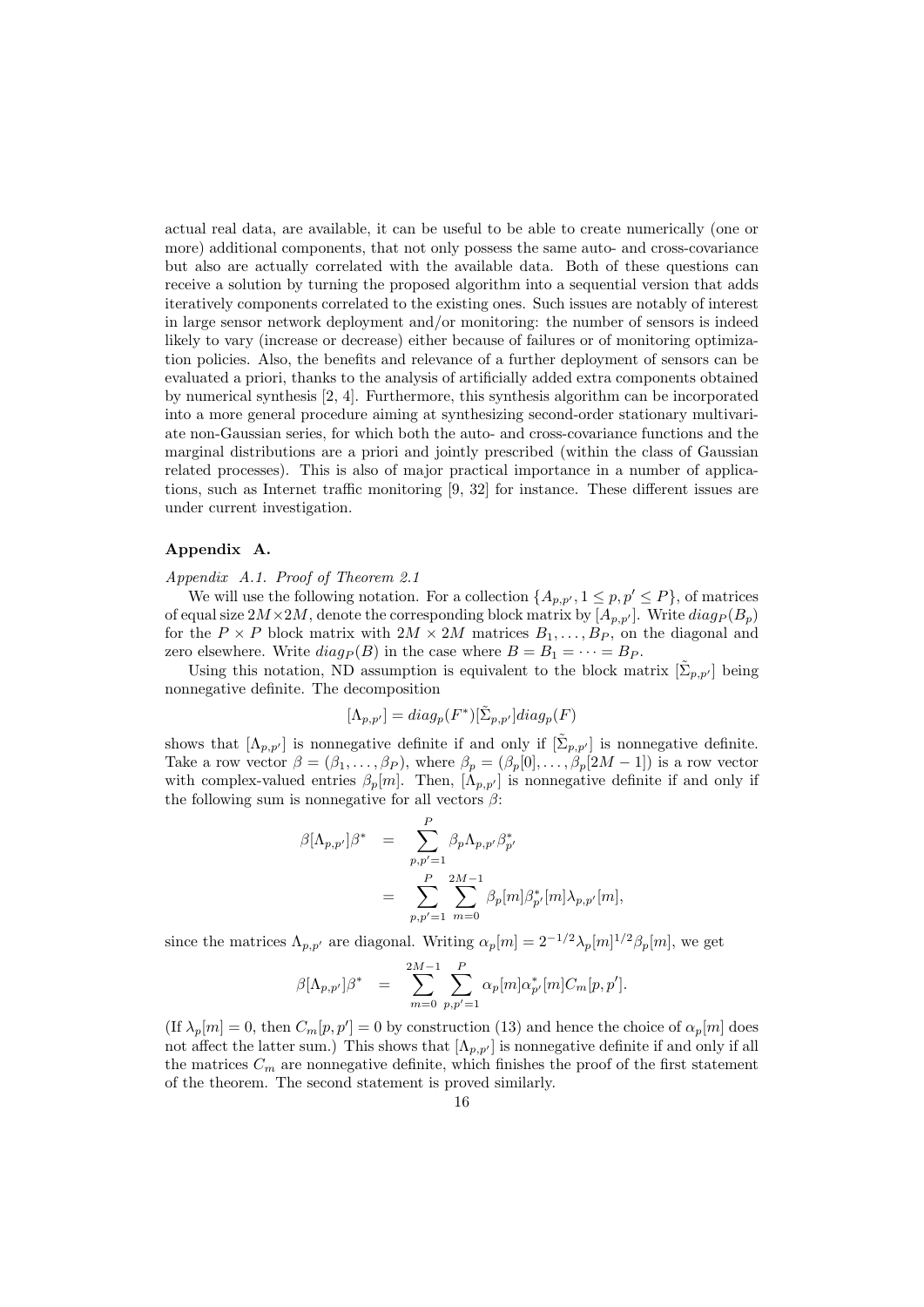Appendix A.2. Proof of Lemma 2.2

Pick any pair  $(p, p')$  such that  $1 \leq p, p' \leq P$ . It follows from Eq. (16) that the vectors  $Z_p$  and  $Z_{p'}$  satisfy  $EZ_pZ_{p'}^T = 0$ . Therefore,

$$
E\tilde{X}_p \tilde{X}_{p'}^T = F^* \Lambda_p^{1/2} E[Z_p Z_{p'}^T] \Lambda_{p'}^{1/2} (F^*)^T = 0.
$$

Decomposing  $\tilde{X}_p$  and  $\tilde{X}_{p'}$  into real and imaginary parts gives

$$
E[\Re(\tilde{X}_p)\Re(\tilde{X}_{p'})^T - \Im(\tilde{X}_p)\Im(\tilde{X}_{p'})^T] = 0,
$$
  

$$
E[\Re(\tilde{X}_p)\Im(\tilde{X}_{p'})^T + \Im(\tilde{X}_p)\Re(\tilde{X}_{p'})^T] = 0.
$$

By construction, we have  $E\tilde{X}_p\tilde{X}^*_{p'} = 2\tilde{\Sigma}_{p,p'}$ , which is real-valued, so that

$$
E[\Re(\tilde{X}_p)\Re(\tilde{X}_{p'})^T + \Im(\tilde{X}_p)\Im(\tilde{X}_{p'})^T] = 2\tilde{\Sigma}_{p,p'},
$$
  

$$
E[\Re(\tilde{X}_p)\Im(\tilde{X}_{p'})^T - \Im(\tilde{X}_p)\Re(\tilde{X}_{p'})^T] = 0.
$$

Therefore,

$$
E\Re(\tilde{X}_p)\Re(\tilde{X}_{p'})^T = E\Im(\tilde{X}_p)\Im(\tilde{X}_{p'})^T = \tilde{\Sigma}_{p,p'}
$$

and

$$
E\Re(\tilde{X}_p)\Im(\tilde{X}_{p'})^T = E\Im(\tilde{X}_p)\Re(\tilde{X}_{p'})^T = 0.
$$

Appendix A.3. Proof of Theorem 3.1

The proof is similar to those of Theorem 1 and Corollary 2 in [13]. We consider a slightly more involved case of non-time-reversible series, and the non-time-reversible embedding based on (6). Note first that, in this case, when  $p \leq p'$ ,

$$
\lambda_{p,p'}[m] = \sum_{j=-(N-1)}^{N-1} r_{p,p'}[j] e^{-i\frac{2\pi jm}{2N}} + r_{p,p'}[N](-1)^m
$$

and, as we set,  $\lambda_{p,p'}[m] = \lambda_{p',p}[m]^*$  for  $p > p'$ . Then,

$$
\widehat{R}_m = \sum_{j=-(N-1)}^{N-1} R[j] e^{-i\frac{2\pi jm}{2N}} + R_0[N](-1)^m,
$$

where

$$
R_0[N] = (r_{0,p,p'}[N])_{1 \le p,p' \le P}
$$
\n(A.1)

with

$$
r_{0,p,p'}[N]=\begin{cases} r_{p,p'}[N],& \text{ if } p\leq p',\\ r_{p,p'}[-N],& \text{ if } p'
$$

By the assumptions of the theorem, the series  $\sum_{j\in\mathbb{Z}} R[j]e^{-ij\omega}$  converges uniformly and the limit is a positive definite matrix for all  $\omega \in [0, 2\pi]$ . Then, for large enough N, the Hermitian symmetric matrices

$$
\sum_{j=-(N-1)}^{N-1} R[j] e^{-ij\omega} + R_0[N] \cos(Nw),
$$

are also positive definite for all  $\omega \in [0, 2\pi]$ . Taking  $\omega = \pi m/N$  now yields the desired result in view of the expression for  $\widehat{R}_m$  above.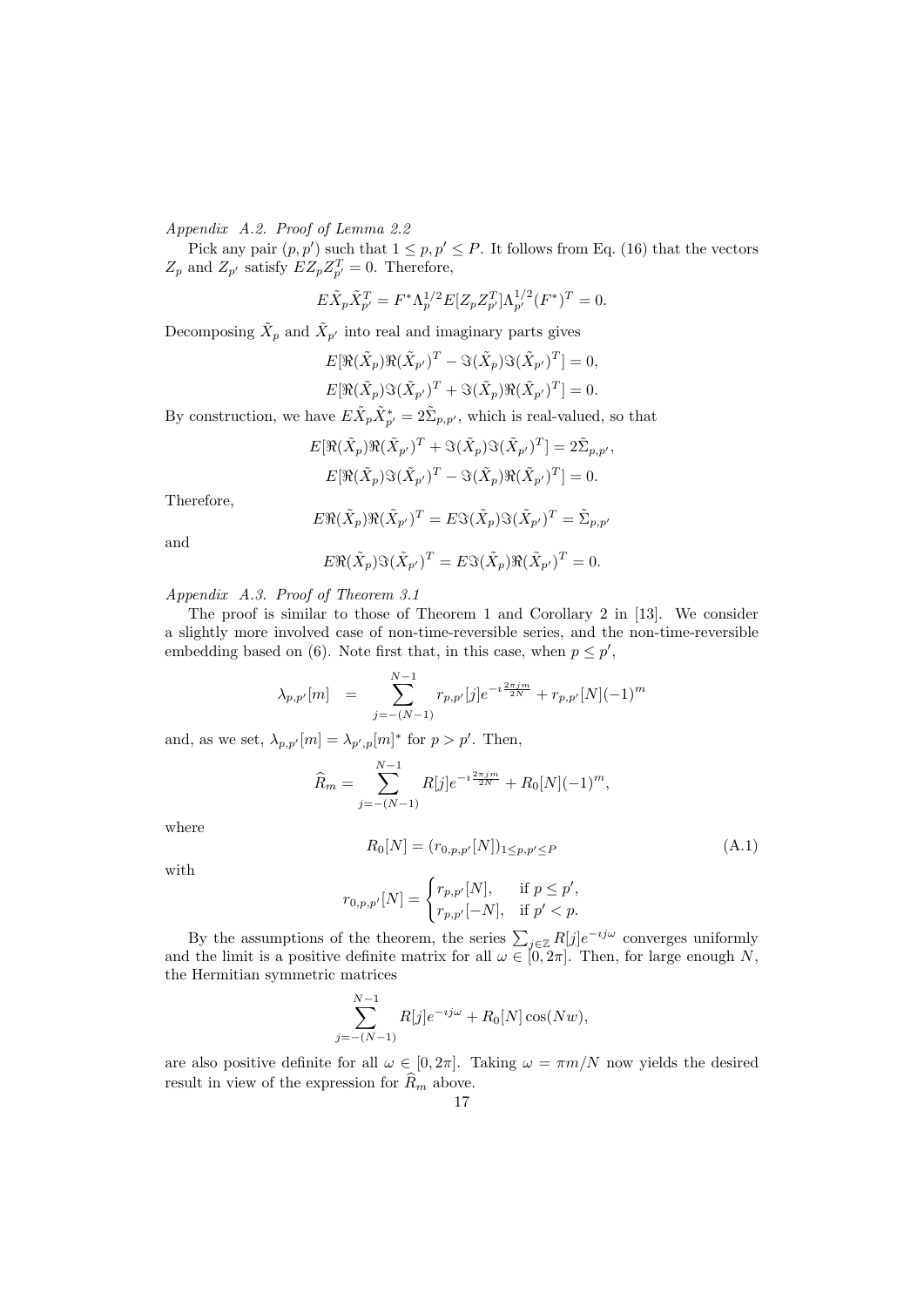Appendix A.4. Proof of Theorem 3.2

In the time-reversible case, we can write

$$
\widehat{R}_m = R[0] - R[N-1](-1)^m + 2\sum_{j=1}^{N-1} R[j] \cos\left(\frac{2\pi mj}{2N-2}\right)
$$

and the proof follows exactly as in that of Theorem 2 of [13] by using the assumption that  $R[n]$ ,  $\Delta R[n]$  and  $\Delta^2 R[n]$  are nonnegative definite.

## Appendix B. Comparison to Chan and Wood's Algorithm

Since both our and Chan and Wood's [17] (CW, in short) algorithms are based on a circulant matrix embedding, it is natural to expect that the two algorithms are closely related. In fact, we will show here that the two algorithms are essentially equivalent for time-reversible series, and indicate how they are different for non-time-reversible series.

It is more instructive to show first the equivalence of our and CW algorithms for time-reversible series. Using our notation, CW algorithm considers a block circulant matrix of the form,

$$
circ{R[0], ..., R[N-1], R[N-2], ..., R[1]} =: circ{R[0], ..., R[2M-1]}
$$
 (B.1)

and, for  $m = 0, \ldots, 2M - 1$ , defines  $P \times P$  matrices

$$
H[m] = (H_{p,p'}[m])_{1 \le p,p' \le P} = \sum_{j=0}^{2M-1} \tilde{R}[j] e^{-i\frac{2\pi jm}{2M}}.
$$
 (B.2)

Observe that, as in (9),

$$
H_{p,p'}[m] = \lambda_{p,p'}[m]
$$

and that

$$
H[m] = 2^{-1} G_m^{1/2} C_m (G_m^{1/2})^*,
$$
\n(B.3)

where  $C_m$  are defined in Section 2.2.4 and  $G_m = \text{diag}\{\lambda_1[m], \ldots, \lambda_P[m]\}\$ . CW algorithm proceeds by factorizing the Hermitian symmetric matrices  $H[m]$  as<sup>1</sup>

$$
H[m] = B[m]B[m]^*.
$$
\n(B.4)

In view of (B.3), this is equivalent to the factorization  $C_m = A_m A_m^*$  in (14) with

$$
A_m = 2^{1/2} G_m^{-1/2} B[m] \quad \text{or} \quad B[m] = 2^{-1/2} G_m^{1/2} A_m. \tag{B.5}
$$

For each  $m$ , CW algorithm then sets

$$
Y[m] = (Y_1[m], \dots, Y_P[m])^T = B[m](V^{(1)} + iV^{(2)}),
$$

 $1$ We slightly rewrite CW algorithm by making it more suitable for comparison.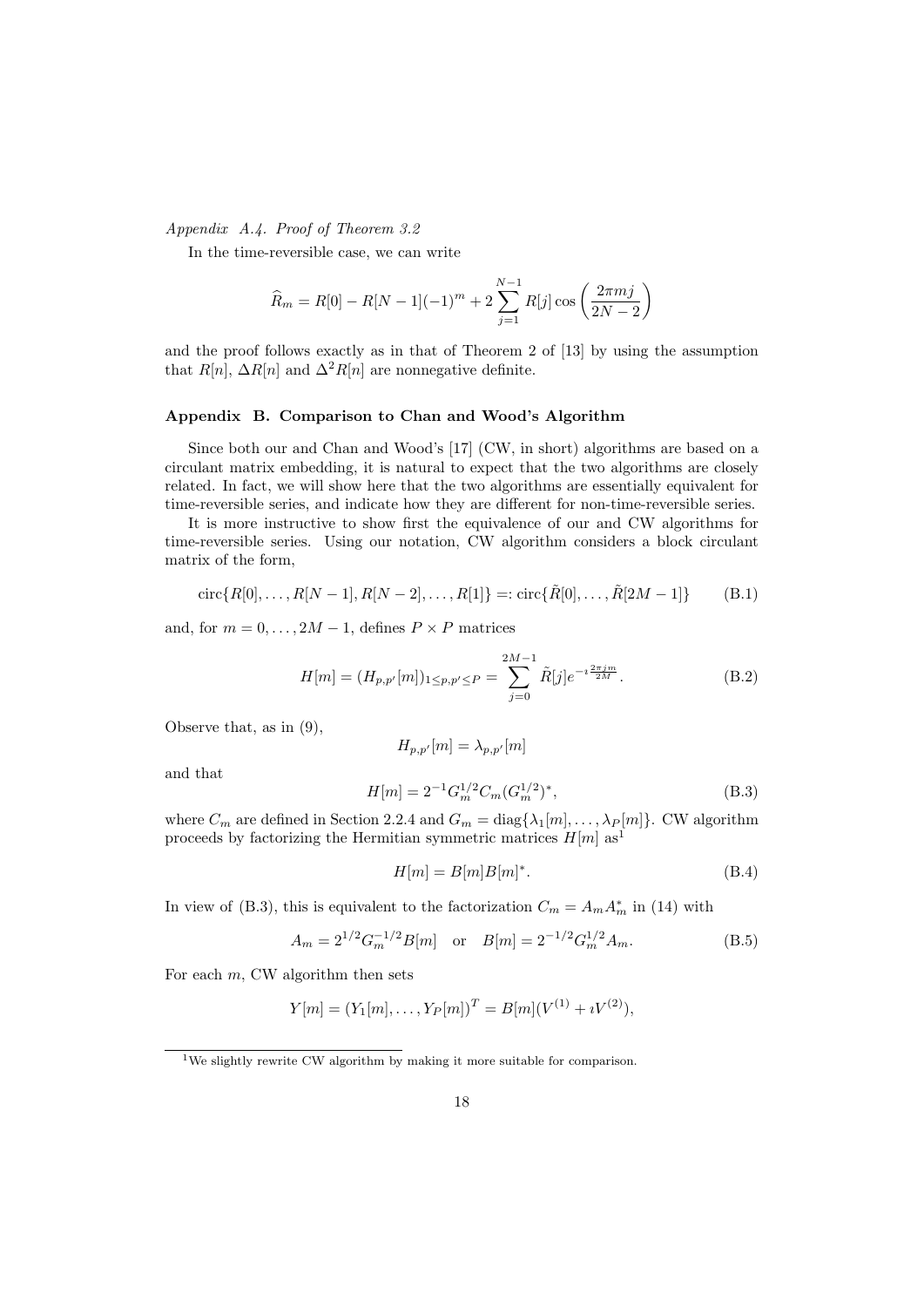where  $V^{(1)}$  and  $V^{(2)}$  are two independent  $\mathcal{N}(0, I_P)$  vectors. In view of (B.5), this is equivalent to setting

$$
Y[m] = G_m^{1/2} \underline{Z}_m,\tag{B.6}
$$

where  $\underline{Z}_m$  are defined in (15). Letting  $Y_p = (Y_p[0], \ldots, Y_p[2M-1])^T$ , Eq. (B.6) can be rewritten as

$$
Y_p = \Lambda_p^{1/2} Z_p,\tag{B.7}
$$

where the notation  $\Lambda_p$  and  $Z_p$  is used in Section 2.2. Finally, CW algorithm considers

$$
\tilde{X}_p = F^* Y_p \tag{B.8}
$$

and takes the first N entries of either  $\Re(\tilde{X}_p)$  or  $\Im(\tilde{X}_p)$  for the desired univariate series  $X_p$ . Note that, in view of (B.7), (B.8) is precisely Eq. (10) used in our algorithm. This shows that our and CW algorithms are indeed equivalent for time-reversible series.

We now turn to the case of non-time-reversible series, which is the general case considered in this work. Our and CW algorithms are different in this case. The key difference lies in the types of embeddings used. CW algorithm is based on a block circulant matrix of the form

$$
circ{R[0], \ldots, R[N-1], R[-(N-1)], \ldots, R[-1]} =: circ{R[0], \ldots, R[K-1]},
$$

where  $K = 2N - 1$  is the associated *embedding size* (see Eq. (B.1)). As in Eq. (B.2), the matrices  $H[m]$  are obtained from FFT of size K. Note that the embedding size K here is necessarily odd. CW algorithm suggests using  $K = 3^n$  for a suitable integer n. In CW algorithm, the embedding circ $\{R[0],\ldots,R[N-1],R[N],R[-(N-1)],\ldots,R[-1]\}$  of even size 2N cannot be considered in the non-time-reversible case because the matrices  $H[m]$ would not be Hermitian symmetric (and hence not factorizable as in (B.4)).

In contrast, in our algorithm, we are able to take embedding of even size  $K = 2<sup>n</sup>$ . How is that possible? The answer lies in our choice of circulant matrices  $\tilde{\Sigma}_{p,p'}$ . When  $p' < p$ , we set  $\tilde{\Sigma}_{p,p'} = \tilde{\Sigma}_{p',p}^T$ , instead of using the same construction as in the case  $p \le p'$ (Section 2.2.1). In fact, one could show that this choice "corresponds" to taking the block circulant matrix in CW algorithm as

$$
\operatorname{circ}\{R[0], \dots, R[N-1], R_0[N], R[-(N-1)], \dots, R[-1]\},\tag{B.9}
$$

where the matrix  $R_0[N]$  is the same as defined by  $(A.1)$  in the proof of Theorem 3.1 in Appendix A.3, and is neither  $R[N]$  nor  $R[-N]$ .

In this work, we could alternatively have started with CW formulation of the algorithm and have modified it according to (B.9). We decided to focus on our approach and postpone the discussion on connection to CW algorithm for several reasons. Being based on the univariate circulant matrix embedding, our approach is more natural, revealing, and clarifies CW algorithm. The embedding (B.9) also appears less ad hoc in our approach. In particular, note again that it would not be possible to define this embedding just by using multivariate auto-covariance matrices  $R[n]$ . In addition, our contributions go beyond CW in the following: we provide sufficient conditions for our algorithm to work and check them on several models, we test our algorithm on several examples, and the code behind our algorithm is publicly available.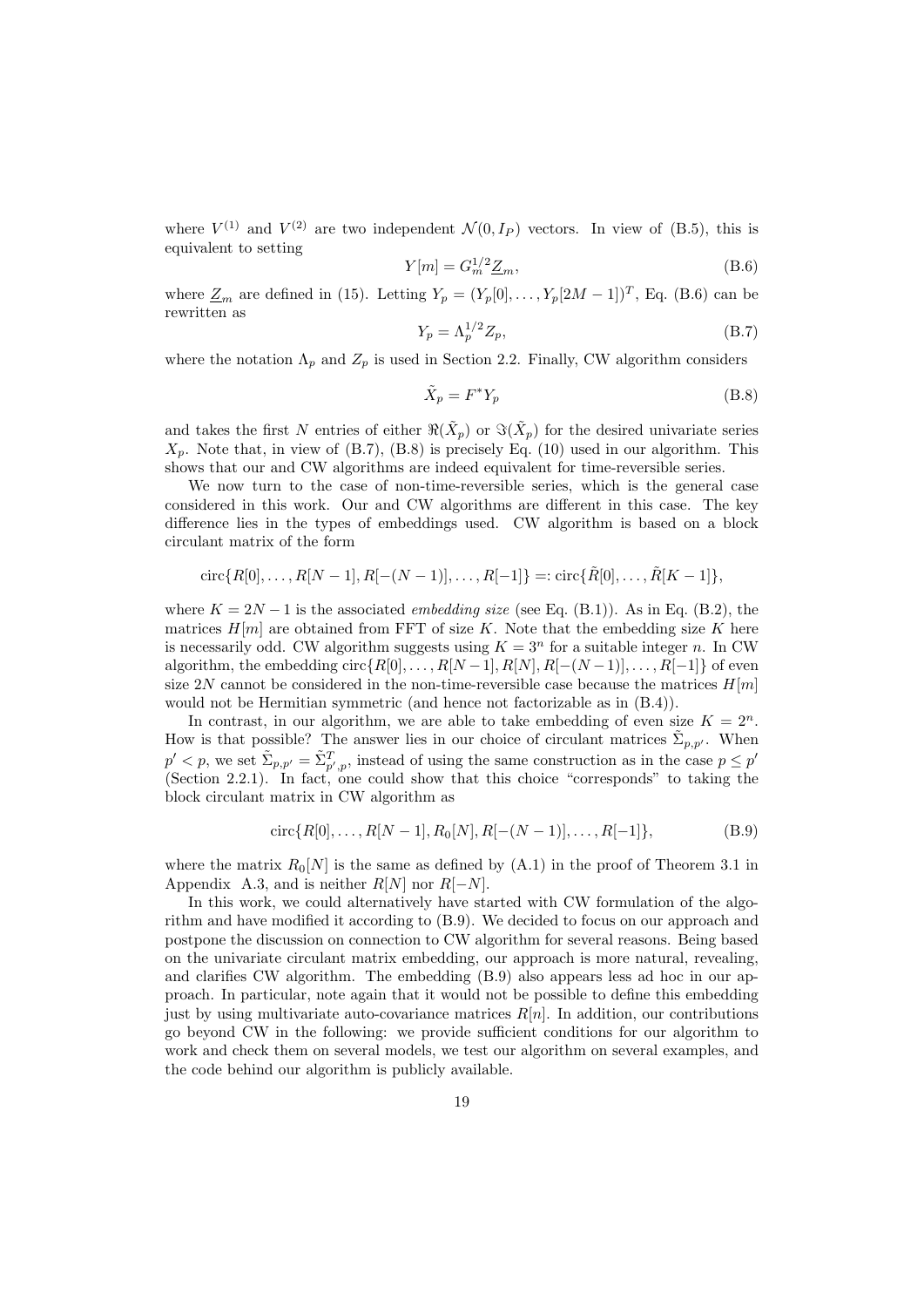#### References

- [1] A. Wood, G. Chan, Simulation of stationary Gaussian processes in [0*,* 1]*d*, Journal of Computational and Graphical Statistics 3 (4) (1994) 409–432.
- [2] G. Barrenetxea, F. Ingelrest, G. Schaefer, M. Vetterli, The hitchhiker's guide to successful wireless sensor network deployments, in: Proc. of the ACM SenSys Conference, 2008.
- [3] S. Matsuura, H. Ishizuka, H. Ochiai, S. Doi, S. Ishida, M. Nakayama, H. Esaki, H. Sunahara., Live E! project: establishment of infrastructure sharing environmental information, in: Applications and the Internet Workshops, 2007. SAINT Workshops 2007. International Symposium on, Jan. 2007, pp. 67–67.
- [4] Z.-Q. Luo, M. Gastpar, J. Liu, A. Swami, Distributed signal processing in sensor networks, IEEE Signal Proc. Mag. 23 (4).
- [5] P. Ciuciu, P. Abry, C. Rabrait, H. Wendt, Log wavelet leaders cumulant based multifractal analysis of EVI fMRI time series: evidence of scaling in ongoing and evoked brain activity, IEEE J. of Selected Topics in Signal Proces. 2 (6) (2008) 929–943.
- [6] S. Achard, D. Bassett, A. Meyer-Lindenberg, E. Bullmore, Fractal connectivity of long-memory networks, Phys. Rev. E 77 (3) (2008) 036104.
- [7] J. Goldberger, Sympathovagal balance: how should we measure it ?, Am. J. Physiol., 45 (1999) 1273–1280.
- [8] B. Krishnamurthy, S. Sen, Y. Zhang, Y. Chen, Sketch-based change detection: Methods, evaluation, and applications, in: IMC'03, 2003, pp. 234–247.
- [9] P. Abry, R. Baraniuk, P. Flandrin, R. Riedi, D. Veitch, Multiscale nature of network traffic, IEEE Signal Proc. Mag. 19 (3) (2002) 28–46.
- [10] H. Lütkepohl, New introduction to multiple time series analysis, Springer-Verlag, Berlin, 2005.
- [11] R. Davies, D. Harte, Tests for Hurst effect, Biometrika 74 (4) (1987) 95–101.
- [12] A. Dembo, C. Mallows, L. Shepp, Embedding nonnegative definite Toeplitz matrices in nonnegative definite circulant matrices, with applications to covariance estimation, IEEE Trans. Inform. Theory 35 (1989) 1206–1212.
- [13] C. Dietrich, G. Newsam, Fast and exact simulation of stationary Gaussian processes through circulant embedding of the covariance matrix, SIAM J. Sci. Comput. 18 (4) (1997) 1088–1107.
- [14] D. Percival, Exact simulation of complex-valued Gaussian stationary processes via circulant embedding, Signal Process. 86 (7) (2006) 1470–1476.
- [15] J. Bardet, G. Lang, G. Oppenheim, A. Philippe, M. Taqqu, Long-range dependence: theory and applications, Birkhäuser, 2003, Ch. "Generators of long-range dependent processes: A survey", pp. 579–623.
- [16] M. Chambers, The simulation of random vector time series with given spectrum, Mathl. Comput. Modelling 22 (2) (1995) 1–6.
- [17] G. Chan, A. Wood, Simulation of stationary Gaussian vector fields, Statistics and Computing 9 (4) (1999) 265–268.
- [18] Q. Cheng, On time-reversibility of linear processes, Biometrika 86 (2) (1999) 483–486.
- [19] M. Rosenblatt, Gaussian and Non-Gaussian Linear Time Series and Random Fields, Springer-Verlag, Berlin, 2000.
- [20] H. Tong, Z. Zhang, On time-reversibility of multivariate linear processes, Statistica Sinica 15 (2005) 495–504.
- [21] J. Chilés, P. Delfiner, Geostatistics: modeling spatial uncertainty, Wiley, New York, 1999.
- [22] T. Gneiting, Power-law correlations, related models for long-range dependence and their simulation, Journal of Applied Probability 37 (4) (2000) 1104–1109.
- [23] P. F. Craigmile, Simulating a class of stationary Gaussian processes using the Davies-Harte algorithm, with application to long memory processes, Journal of Time Series Analysis 24 (5) (2003) 505–511.
- [24] C.-F. Chung, Sample means, sample autocovariances, and linear regression of stationary multivariate long memory processes, Econometric Theory 18 (2002) 51–78.
- [25] K. Shimotsu, Gaussian semiparametric estimation of multivariate fractionally integrated processes, Journal of Econometrics 137 (2007) 277–310.
- [26] G. Didier, V. Pipiras, Integral representations and properties of operator fractional Brownian motions, preprint. To appear in Bernoulli 2010.
- [27] I. S. Gradshteyn, I. M. Ryzhik, Table of integrals, series, and products, sixth Edition, Academic Press Inc., 2000.